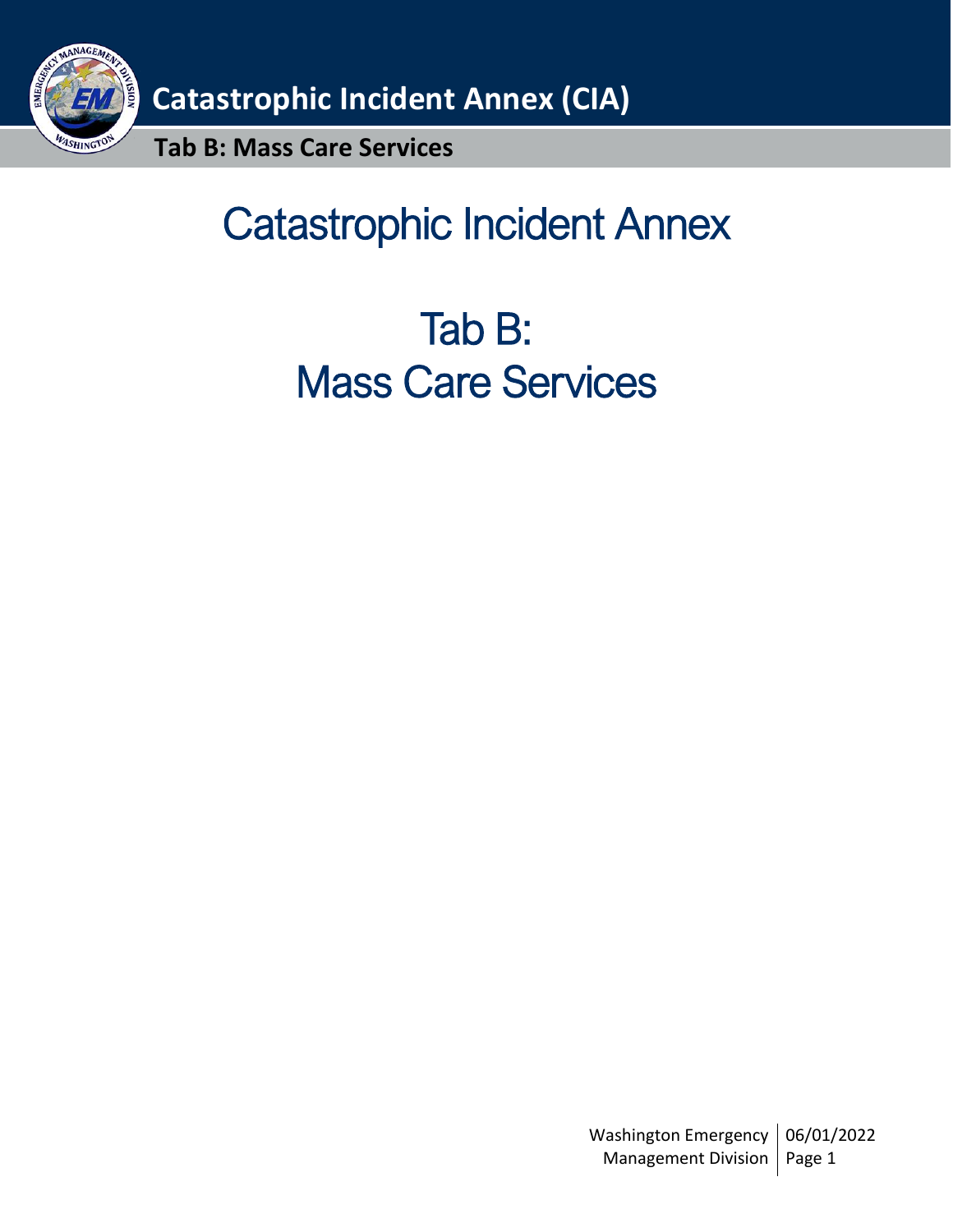

**Tab B: Mass Care Services** 

### **Table of Contents**

| Washington Emergency  <br><b>Management Division</b> | 06/01/2022<br>Page 2 |
|------------------------------------------------------|----------------------|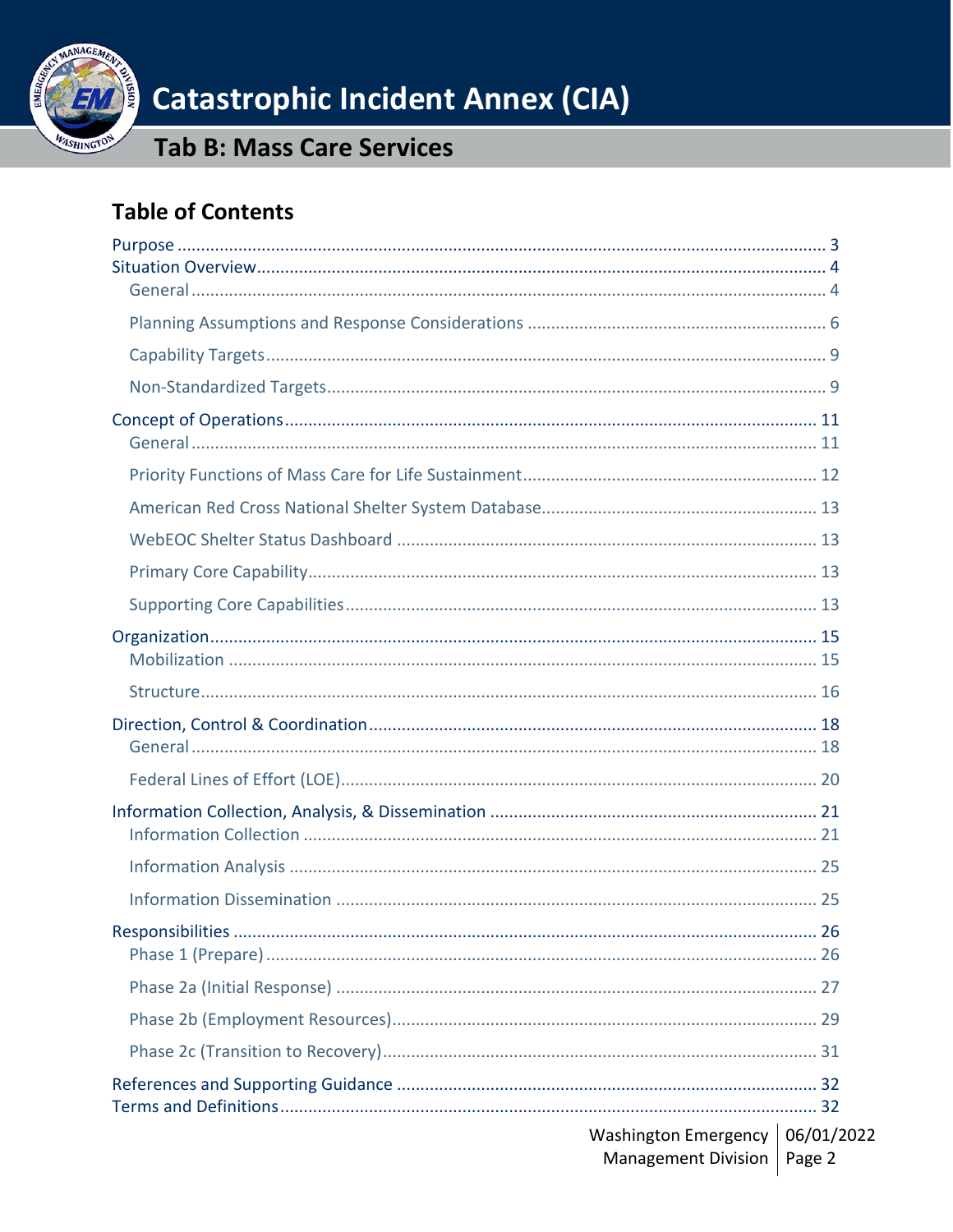

**Tab B: Mass Care Services**

### <span id="page-2-0"></span>**Purpose**

This Tab is intended to provide detailed information on the Mass Care Services core capability and reflects the catastrophic planning that has taken place across the state of Washington for the associated Critical Tasks. Mass Care Services response considerations addressed in this Tab include: Shelter, Feeding, Hydration, and Bulk Distribution.

### **Strategic Goals**

#### *Life Safety*

### **Priority Activities<sup>1</sup>**

- 1. Provide assistance with local and Tribal sheltering needs through available state resources and facilities.
- 2. Provide assistance with feeding and hydration for local and Tribal needs through procurable resources<sup>2</sup>.
- 3. Provide assistance with the bulk distribution of disaster supplies <sup>3</sup>to impacted communities through existing government programs and services.
- 4. Facilitate the movement of mass care resources from donated, procured, and federal sources into local and Tribal staging areas.

#### *Incident Stabilization*

#### **Situational Awareness**

- 1. Monitor shelter conditions across all activated shelters.
- 2. Monitor and assess sheltering shortfalls for capacity, personnel, equipment, supplies, accessibility, and specialty needs.
- 3. Continuously assess sheltering needs, food and hydration availability, and bulk distribution through local and Tribal situation reports, the shelter manager or the regional shelter manager/supervisor<sup>4</sup>.
- 4. Monitor supply chain deficiencies for mass care resources (as reported by local and Tribal jurisdictions, vendors involved in state procurement, and federal logistics support).

<sup>&</sup>lt;sup>1</sup> Priority Activities should emphasis those activities and locations which are along state and local Priority Routes to ensure alignment with Critical Transportation planning. See Tab A for information regarding Priority Routes.

<sup>&</sup>lt;sup>2</sup> The state does not maintain these resources and would have to procure resources using contracts and private vendors to support impacted communities.

<sup>&</sup>lt;sup>3</sup> Future planning for the Public Health, Healthcare, and EMS core capability will address medical disaster supplies (e.g., medical devices and supplies, medications, etc.).

<sup>&</sup>lt;sup>4</sup> This could include the Red Cross liaison or mass care lead at the local level.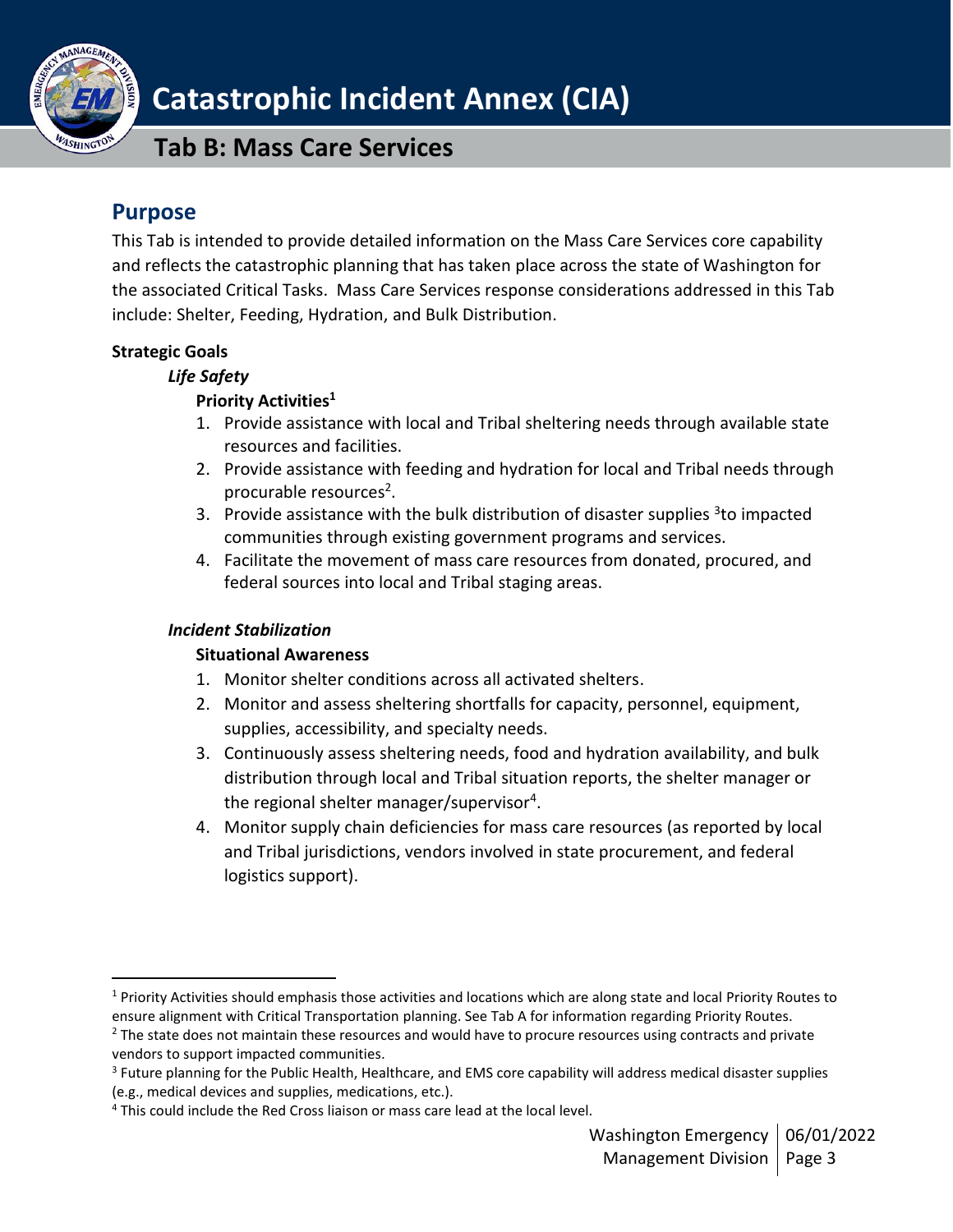**Tab B: Mass Care Services**

### <span id="page-3-0"></span>**Situation Overview**

### <span id="page-3-1"></span>**General**

Mass Care activities post-catastrophic incident will be one of the greatest challenges facing the state, Tribal partners, and local jurisdictions. These challenges are centered on the following factors:

- Limited capabilities to purchase and store mass care resources (i.e., food, water, supplies)
- Few internal personnel with training and experience to manage mass care incidents (when compared to the demand of a catastrophic incident)
- Reliance on NGOs and VOADs to perform mass care functions (who may not be able to access disaster areas or be victims themselves)
- Potential transportation limitations degrading or preventing the movement of outside resources to affected areas
- Specialized resources necessary to support AFN populations will have difficulty addressing the full need

Incident impacts can very quickly exceed the capacity for local jurisdictions to respond and sustain mass care functions. Even with support from vertical partners and mutual aid, the need for services will outweigh the capabilities at all levels to support initial operations.

There will be an immediate need to conserve, prioritize, and deconflict resource requests across the state to both meet the immediate needs of life safety and sustainment operations taking place. If the incident is significant enough, and covers a large geographical region, it is likely that many requestors will be unaware of their reliance on the same resource vendors and will request assistance from the state for mass care activities very early after the occurrence of the incident.

Mass care sheltering activities require a specialized set of planning to identify multiple locations for sheltering, facilities capable of providing a wide range of services (e.g., AFN, service animals & pets, basic first aid, etc.), trained staff that can be provided to support operations, communications support for facilities, infrastructure support (i.e., power and water), fuel support for generators, and transport access for both population access and resource support.

Mass care bulk distribution also require a specialized set of planning to identify multiple locations for setting up Community Points of Distribution<sup>5</sup> (CPODs) and other sites where communities may need to access to receive food, water, and supplies. Larger sites such as

<sup>5</sup> Also referred to as Commodity Points of Distribution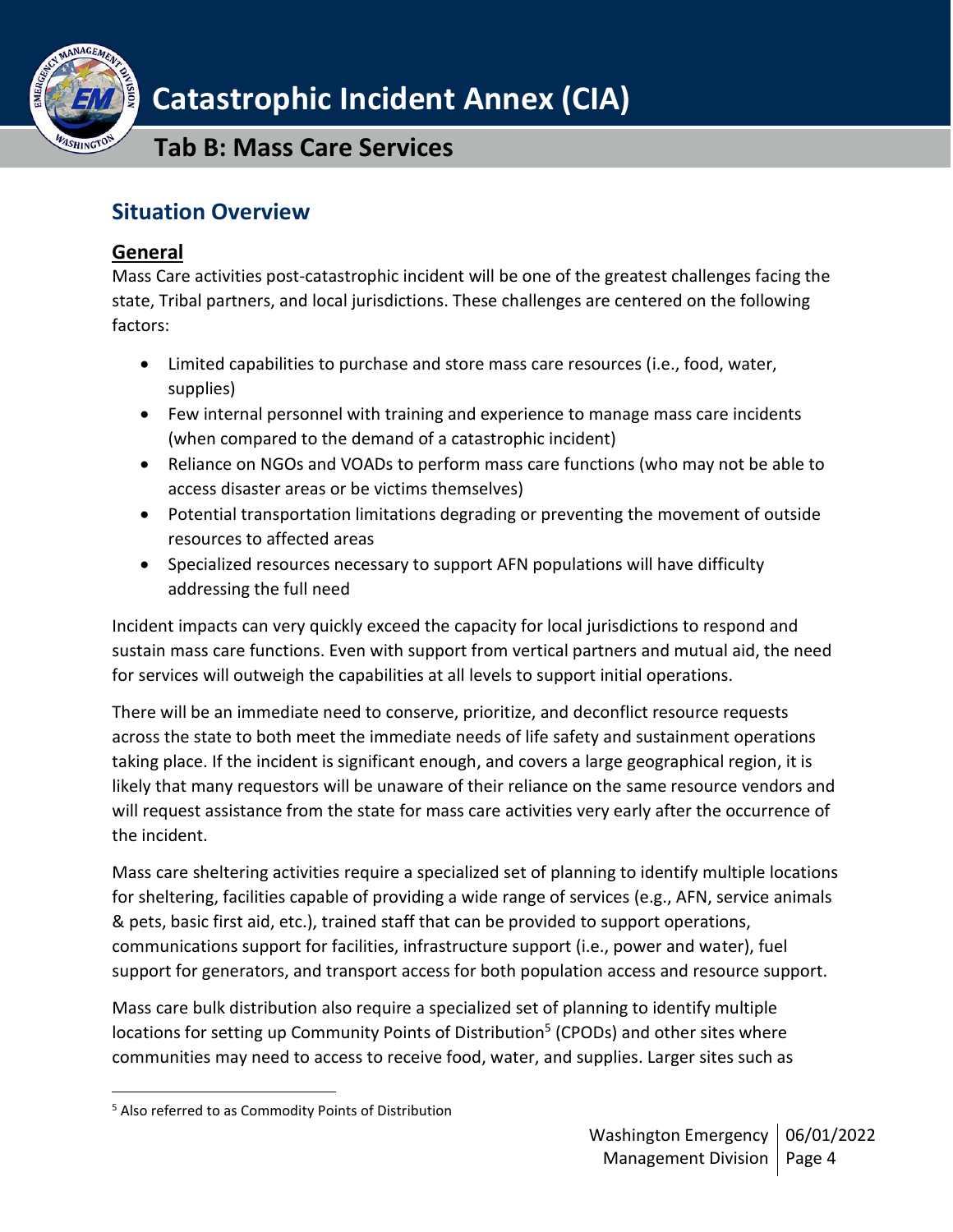

### **Tab B: Mass Care Services**

CPODs need to account for transportation access for both the population and for the resources moving into the area, which are in turn supported through either local staging access or state staging areas<sup>6</sup>.

The state does not maintain a supply of mass care food, water, or sheltering resources available to support local jurisdiction resource requests and if a request is made for these resources, a combination of private sector contracts, intrastate mutual aid through the Washington Intrastate Mutual Aid System (WAMAS), state to state mutual aid through the Emergency Management Assistance Compact (EMAC), and federal support (if a federally declared disaster) will need to be employed to meet the need. Acquiring and moving of these resources will take several days to reach disaster areas and will require that local jurisdictions to address immediate needs by utilizing every appropriate local resource in the surrounding areas.

#### **Mass Care Service Needs**

Disaster survivors will fall into several categories based on incident type, location, and the severity of the disaster. Each category of survivors has their own set of considerations to address for incident planning.



#### *Figure 1 - Mass Care Service Needs*

<span id="page-4-0"></span><sup>&</sup>lt;sup>6</sup> The desirable outcome for these activities is for state staging areas to supply local staging areas to maximize resource movement and the transportation resources necessary to move those resources.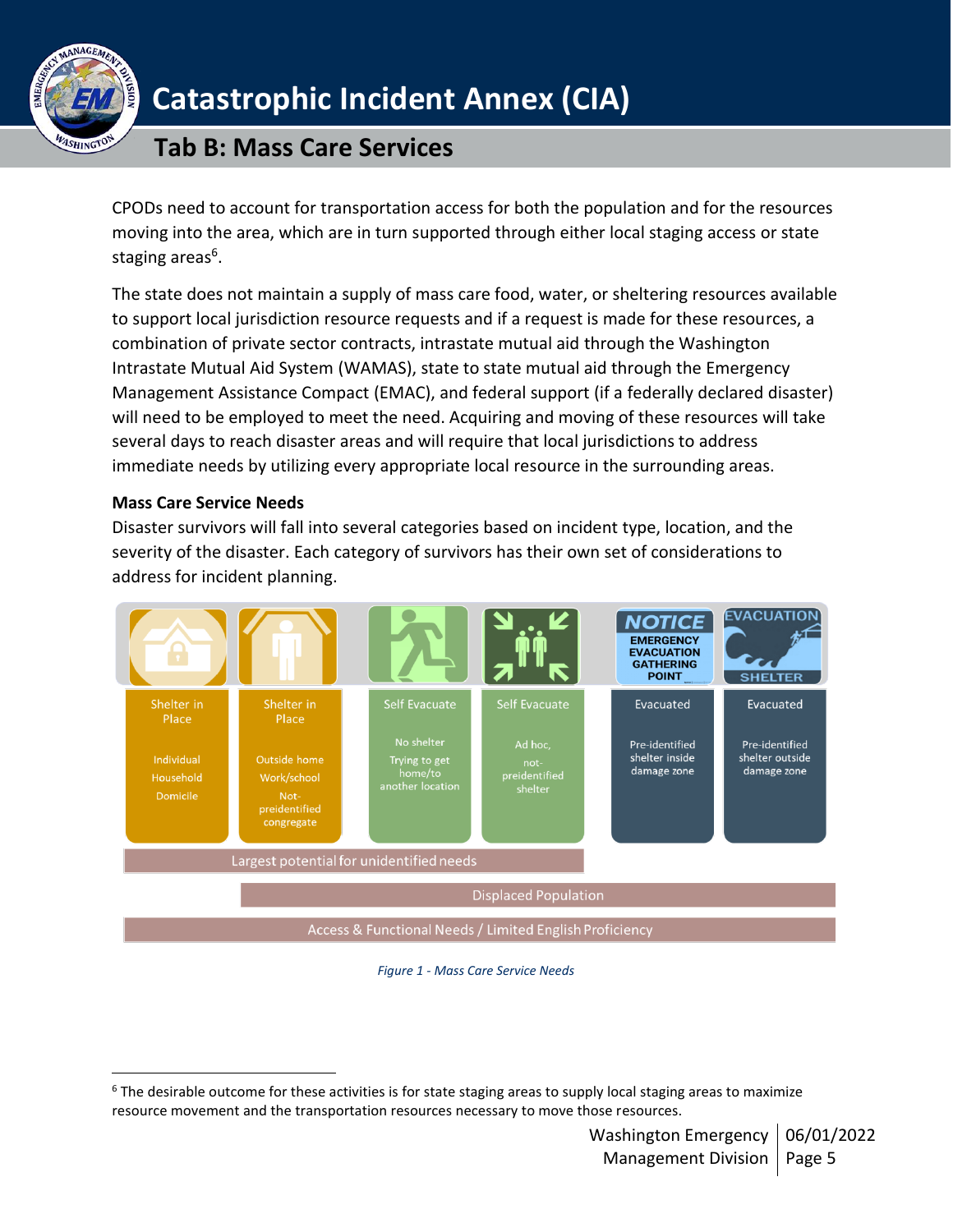

### **Planning Assumptions and Response Considerations**

#### General

**SHINGT** 

- Pre-designated mass care sites may suffer damage and require cleaning and repairs before being utilized.
- Some designated shelter facilities may be retrofitted and/or have emergency backup power.
- Disaster survivors may self-relocate rather than stay in shelters.
	- $\circ$  Mass care services will need to be provided to survivors relocating to host jurisdictions.
	- $\circ$  Displaced populations may choose to stay on or close to their properties by camping in parks, RVs, or trucks located in parking lots and other open spaces
		- They will require sanitation, feeding, and medical support.
- There is the potential that disaster survivors will be afraid to seek shelter in buildings after a catastrophic earthquake.
	- o It will be necessary to ensure the public knows the buildings have been inspected for structural integrity.
	- $\circ$  Major aftershocks may result in the need for additional building inspections or re-inspections before a facility can be used or continue operations
- A small percentage of the rural population is self-sufficient for a short period of time, but the larger, more metropolitan populations are not.
- During multi-state and catastrophic disasters, limited communications and inconsistent legal requirements across jurisdictions will pose challenges for the reunification of unaccompanied minors.
- Communication to shelters from jurisdictions; between responders/ volunteers/ vendors; and to the population will be essential to ensure population resources match population needs.
- Crowding is common in populations displaced by natural disasters and can facilitate the transmission of communicable diseases (e.g., measles, COVID 19, and meningococcal meningitis).
- Unaffiliated volunteers and unsolicited donations on-scene will absorb scarce resources to manage and coordinate and may potentially confuse or obstruct coordinated response and recovery efforts.
- Coordination with SAR will be necessary to ensure rescued survivors are provided food, water, and shelter.
- Assistance from outside the impacted area will take time to organize and mobilize, leaving only internal community resources available for response.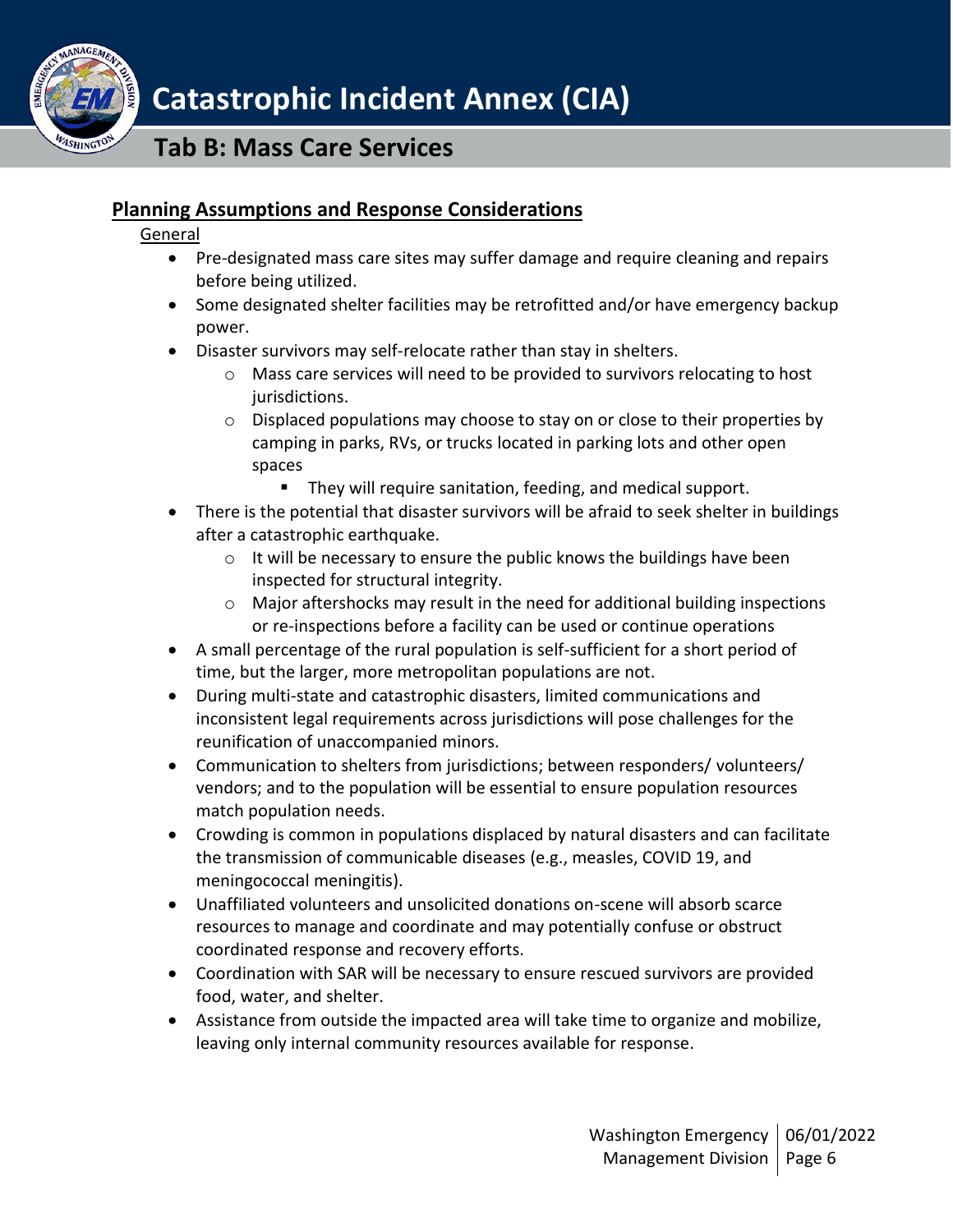

### Life-Safety

- Depending upon the number and condition of shelters in the impacted area, damage to infrastructure, access to communication and life-sustaining resources and services and other factors, there will be a need to evacuate disaster survivors to host jurisdictions.
- The inability to get messages to the public about mass care resources and services; and communication between response stakeholders will decrease the ability for the state to perform mass care
	- o Unified mass communication ability will be grossly diminished from county to county.
- There might be people who have Sheltered in Place at home, who may need additional care/resources when their resources run out.
	- o These resources will run out at various times after a disaster.
	- $\circ$  There is the potential for those sheltering in place to have unmet needs that will need to be addressed.
- There is the potential for critical lifesaving services to be unavailable to the population for a period.
- There is the potential that essential information (sex offender registries, medical charts, pharmacy med lists) will be inaccessible.
- There will be areas that, due to a loss of some or all of the community lifelines, mass care operations will be unable to be performed due to issues surrounding survivor and responder safety, and/or inaccessibility.
- Disaster survivors arriving at mass care sites may present with minor injuries, preexisting chronic or contagious diseases, or other medical conditions that require evaluation and treatment, isolation or quarantine, or referral.<sup>7</sup>

#### Sheltering

- There will not be enough trained shelter staff to support all operations.
	- o Shelter staff will be disaster victims themselves and will require the same services and resources as those in the shelters.
- Within impacted areas, there will not be officially managed shelter facilities if the damage to the area is beyond the ability to provide life sustaining resources.
- Ad hoc shelters/undesignated, impromptu shelters will be established and there will be a need to identify those shelters.
- Some sheltering locations (official and ad-hoc) which were ADA compliant, may not be compliant after sustaining damage from an incident.
- Impacted communities will open independent/spontaneous shelters to provide for the needs of disaster survivors, but they will lack sufficient trained staff and

<sup>&</sup>lt;sup>7</sup> Future planning efforts for the Public Health, Healthcare, and EMS will address this consideration.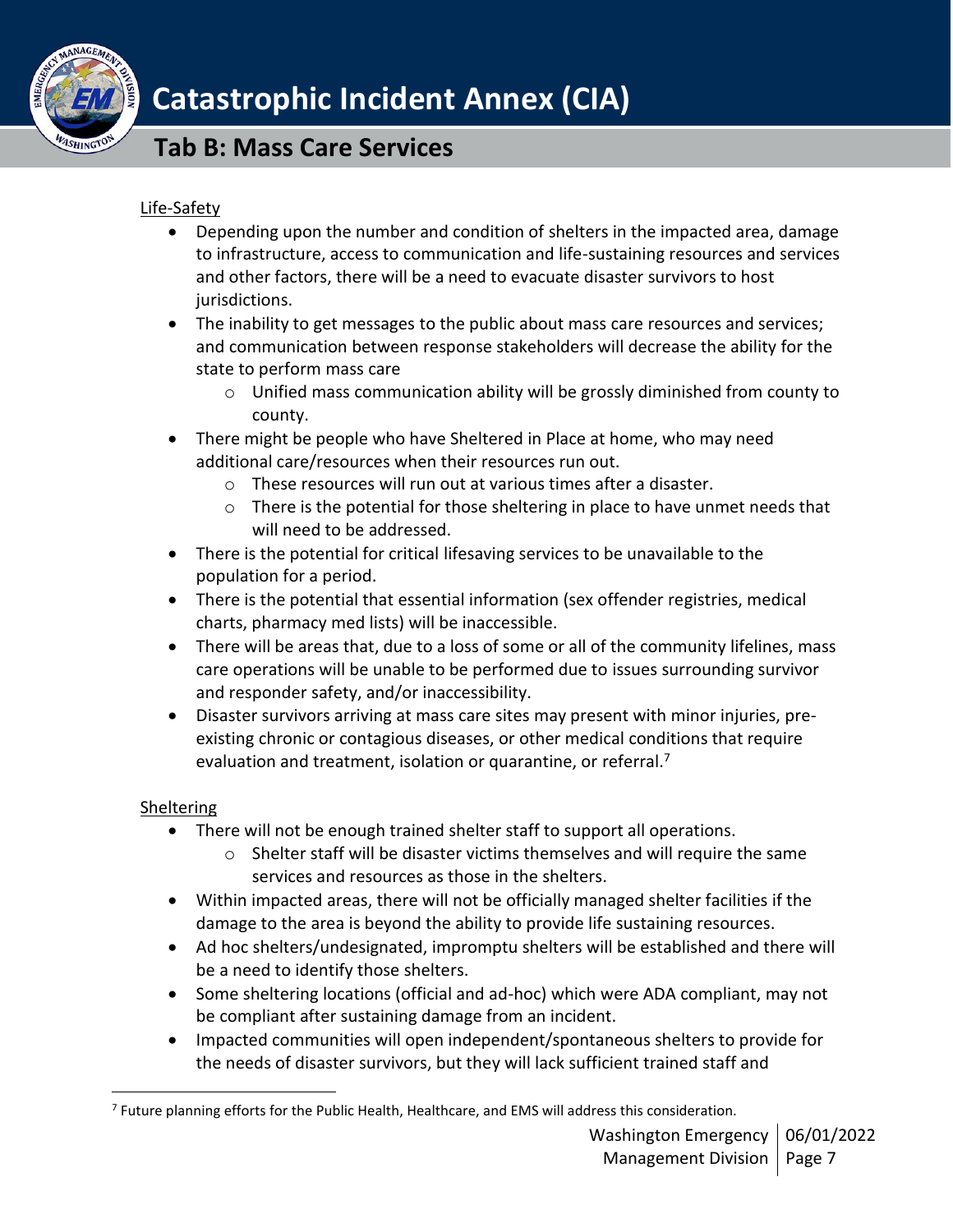

resources (e.g., baby formula, diapers, cots, blankets, durable medical equipment, consumable medical supplies) to support the needs of the shelter population.

- Some shelter locations may or may not be approved to store fuel and fuel delivery will need to be prioritized by the state response
- Some shelter locations may or may not have backup generator capabilities.
	- o Some shelter locations may or may not have a transfer switch.
- Displaced residents will bring their household pets and service animals to shelters.
- Emergency shelters must be equipped and capable of providing a broad range of services to meet the needs of the affected populations including the following:
	- o People of diverse cultures, races, and nations of origin
	- o People who don't read, have limited English proficiency, or are non-English speaking
	- $\circ$  People living in institutionalized settings—this includes individuals who live in the community and individuals who live in institutions or facilities
	- o Older adults with or without disabilities
	- o People with pharmacological dependency
	- o People with developmental, intellectual, or physical disabilities
	- o People with chronic or mental health conditions
	- o People with injuries caused during the disaster
	- o Children
	- o People who are experiencing late-stage pregnancy
	- $\circ$  People who are experiencing homeless and/or transportation disadvantaged

### Feeding & Hydration

- Mass care service providers will be challenged to acquire and receive food to serve shelter populations and to prepare it without continuous coordination and support. Additional challenges include:
	- o Meeting diverse cultural and dietary needs (e.g., food allergens, medicallyrequired limitations<sup>8</sup>, vegetarian/vegan, halal, kosher) of the affected population
	- o Providing appropriate feeding for service animals and household pets.
- It will be essential to work with the counties and local jurisdictions on coordination of water systems. Counties will have various resource capabilities to serve their populations.
- Disaster-related interruption of services may disrupt water treatment and supply facilities, increasing the risk of waterborne diseases.

<sup>&</sup>lt;sup>8</sup> Among others, this may include such restrictions as low sodium and low fat. This may also include those who are unable to eat or drink by mouth and require Total Parenteral Nutrition (TPN).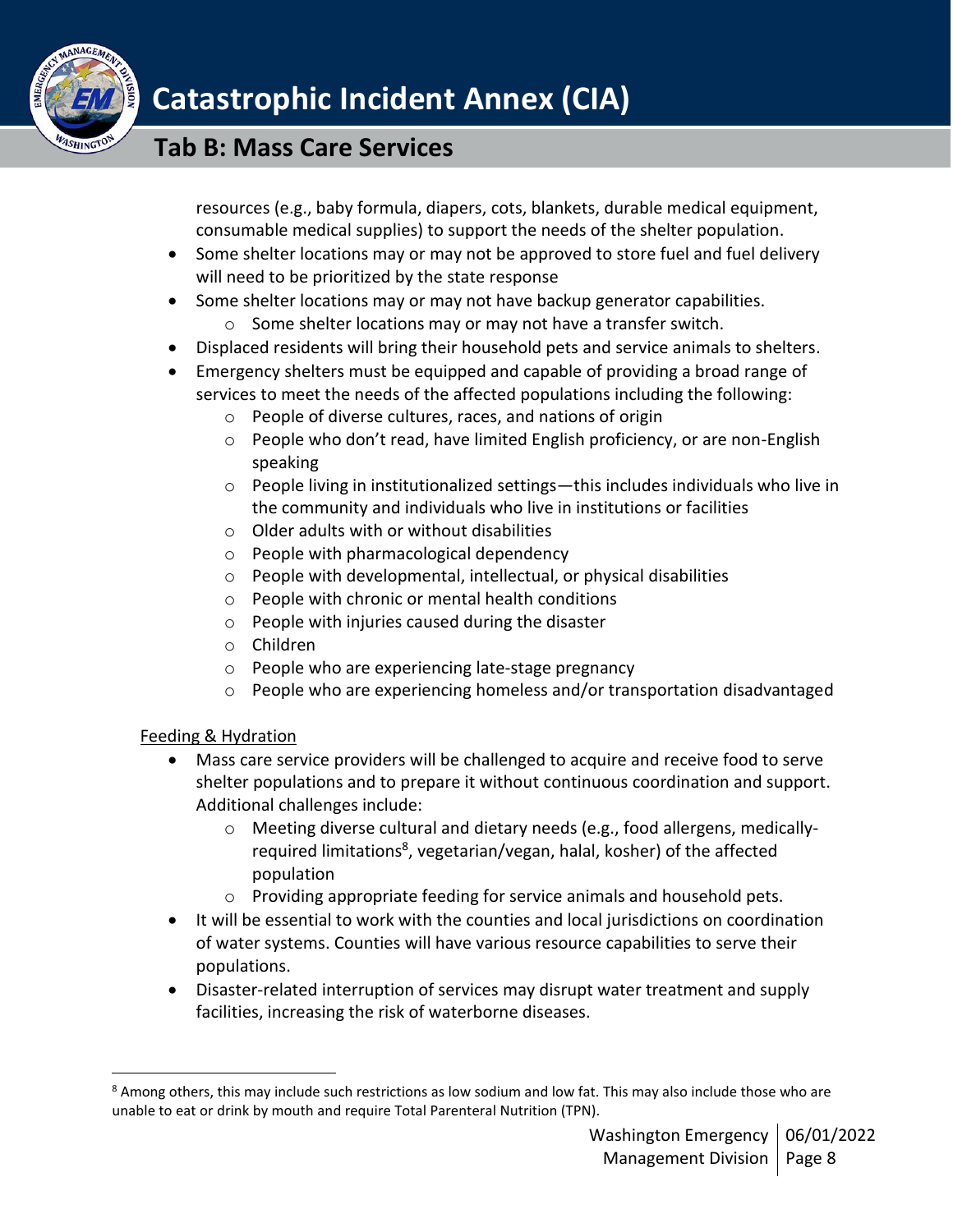

• Disruption of water, power, communications, transportation and other critical infrastructure sectors will impact people's ability to move to sheltering locations and receive or go to goods and services.

### Bulk Distribution<sup>9</sup>

- Resources to support household pets and service and assistance animals in the impacted area will be insufficient (e.g., appropriate vehicles, cages, food, and veterinary care).
- The scarcity of appropriate vehicles (e.g., ambulances, paratransit, canteens, box trucks, refrigerated trucks, passenger vans/buses) to provide mass care services will hamper the delivery of life-sustaining services and the coordination of response and recovery activities to disaster survivors.

### <span id="page-8-0"></span>**Capability Targets**

- *a. Phase 2a (Initial Response)*
	- *1. Within (X) (days) of an incident, provide emergency sheltering, food, and water for (XXX) people requiring shelter and (XXX) people requiring food and water, including (XXX) people with access and functional needs (requiring accessible shelter) and (XXX) people with access and functional needs (requiring food and water), and (XXX) animals requiring shelter, food, and water. Maintain for (XX) (days).*
- *b. Phase 2c (Transition to Recovery)*
	- *1.* Within **(#) (time)** of an incident, move **(#)** people requiring temporary, noncongregate housing, including **(#)** people with access and functional needs (requiring accessible, temporary, non-congregate housing), from congregate care to temporary housing.

### <span id="page-8-1"></span>**Non-Standardized Targets**

*Shelter*

a) Within **(XXX) days** of an incident, assess **(XXX)** pre-identified shelter facilities within each zone for survivability and potential shelter facility requirements, including minor facility repairs or unsuitability of use based on damage or resource shortfalls. After an earthquake, reassess after each aftershock greater than **(XXX) Magnitude**.

<sup>9</sup> Bulk Distribution is also referred to as Commodities Distribution. Bulk distribution is a functional area within the MCS core capability, while Commodities Distribution is a federal LOE. For the purposes of this plan, they are complimentary.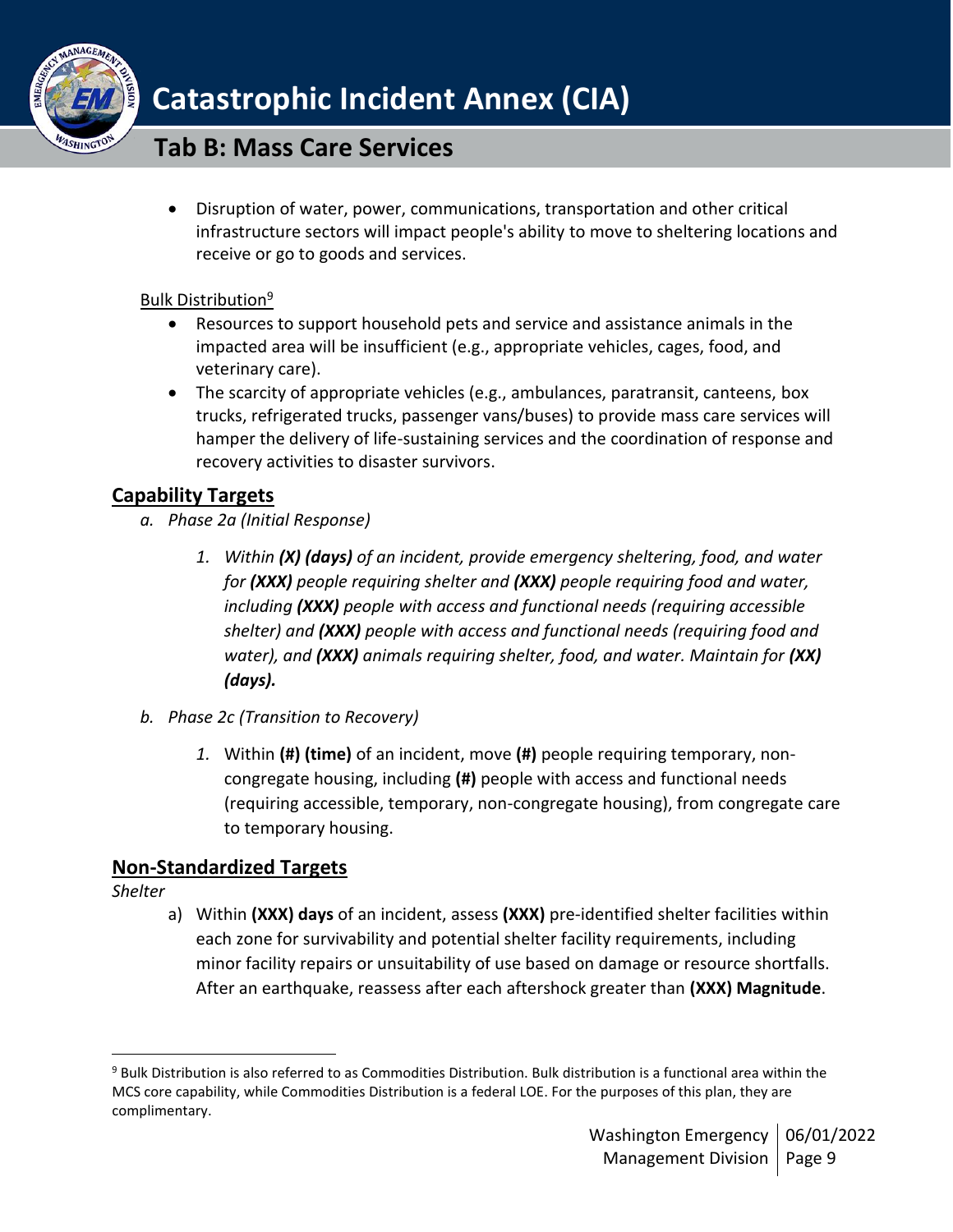

b) Within **(XXX) days** of an incident, acquire **(XXX)** additional credentialed workers to staff the shelter; add **(XXX)** additional shifts; or provide temporary relief for **(XXX) shelter workers** for **(XXX) shifts/weeks/rotations**. Review staffing needs **every (XXX) days/every (XXX) Operational Period.** 

### *Food and Water*

- a) Within **(XXX) days** of an incident establish bulk distribution of emergency relief items for **(xxx) people** to meet urgent needs through POD sites established within the affected area(s). Maintain for **(XXX) months**.
- b) Within (**XXX) hours/days of incident/(XXX) hours of shelter establishment**, assess feeding needs at shelter, including cultural and age-appropriate meals for **(XXX) sheltered**. Reassess feeding needs every **(XXX) days/operational period.**
- c) Within **(XXX) hours of shelter establishment** procure the supplies necessary for shelter feeding using standard procurement practices.

#### *Animal Response*

a) Within **(XXX) days/hours** of evacuation, register and track **(XXX)** household pets and animals and provide disaster welfare information. Maintain for **(XXX) months**.

### *Evacuation<sup>10</sup>*

- a) Within (XXX) days/hours of an incident assist<sup>11</sup> jurisdictions in providing an organized, phased, and supervised withdrawal, dispersal, or removal of **(XXXXX) disaster victims** from dangerous or potentially dangerous areas. Reassess evacuation needs every **(XXX) operational period or every (XXX) days.**
- b) Within **(XXX) days/hours** of evacuation, register and track **(XXX)** evacuees and provide disaster welfare information. Maintain for **(XXX) months**.
- c) Within **(XXX) days/hours** of evacuation identify the location of **(XXX)** alternate fuel vehicle sites along mapped routes and communicate these alternative fuel sites as part of the evacuation response. Review these sites every **(XXX) operational period or every (XXX) days.**<sup>12</sup>

 $10$  The role of MCS in evacuation, as described, is to provide the temporary support necessary for evacuees intransit. This target will be directly affected by the capability to evacuate disaster victims as future planning addresses this function within Tab A: Critical Transportation.

 $11$  The state holds no authority to mandate evacuation and can only assist local jurisdictions and Tribal partners upon request.

 $12$  This target is more closely aligned with Tab C: Infrastructure Systems (Fuel); however, that portion of the plan is under development, and this target serves as a placeholder.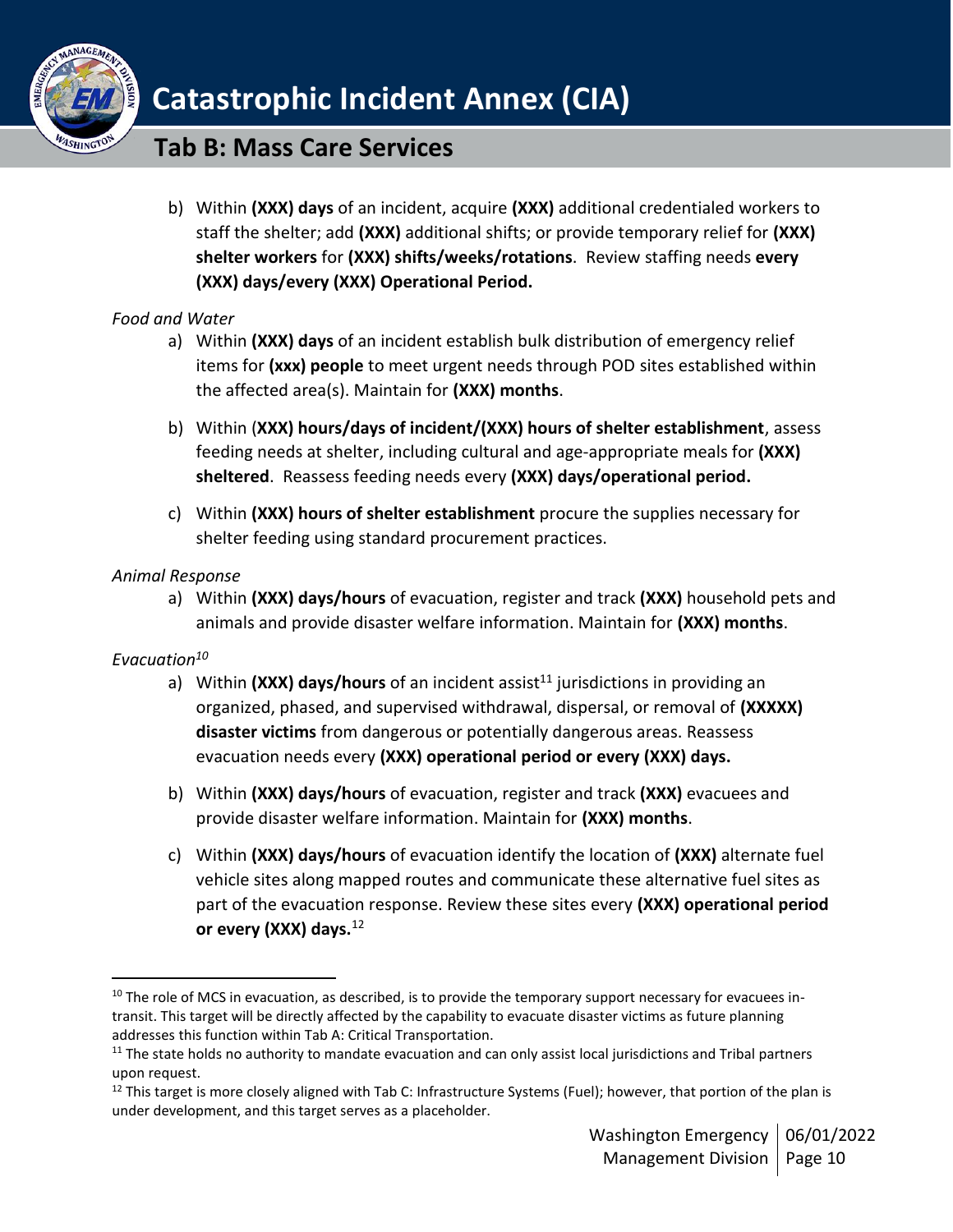

d) Within **(XXX) days/hours** of evacuation perform an assessment of the evacuee population to identify specific individual or family group needs. Maintain an accurate population assessment every **(XXX) operational period or every (XXX) days.**

### *Reunification*

a) Within **(XXX) days/hours** of an incident assist **(XXX)** displaced disaster survivors, including **(XXX)** children, in voluntarily reestablishing contact with family and friends who have been separated. Maintain for duration of incident or until sheltering operations have ceased.

### *Disaster Assistance Programs*

a) Within **(XXX) (months)** of an incident, implement and offer disaster program services to **(XXX)** people including programs to repair or replace damaged personal property, assistance with disaster loans, food, cash, and medical assistance, crisis counseling, disaster unemployment, and disaster legal services support and to **(XXX)**  people with access and functional needs. Maintain for duration of recovery or maintain for **(XXX)** months.

### <span id="page-10-0"></span>**Concept of Operations**

### <span id="page-10-1"></span>**General**

Incidents which significantly cause damage to homes, communities-at-large, or limit/impair access to life-sustaining resources will necessitate the immediate coordination of state resources at all levels to prevent loss of life. At local levels, mass care resources will need to be assessed (public and private) and begin to be deployed to some degree within 24 hours to locations accessible to impacted populations. At the state level, agencies and departments will need to assess the availability of resources that have not been impacted by the incident and can be deployed to assist in local jurisdiction's operations. Federal resource located within the state will require time to deploy to disaster areas and establish operations. Federal resources not located within the state are anticipated to take several days before they begin to arrive.<sup>13</sup> If the incident is significant enough, then the movement of resources take place at Federal Staging Areas (FSA) and then into State Staging Areas (SSA) before being sent to Local Staging Areas (LSA).

<sup>&</sup>lt;sup>13</sup> Whether or not the resources are located in the state or not, there is no assumption that a non-state resource is available for deployment until they have been released to the state. This process is outlined within Tab H: Logistics and Supply Chain Management and within the ESF 7 Annex to the CEMP.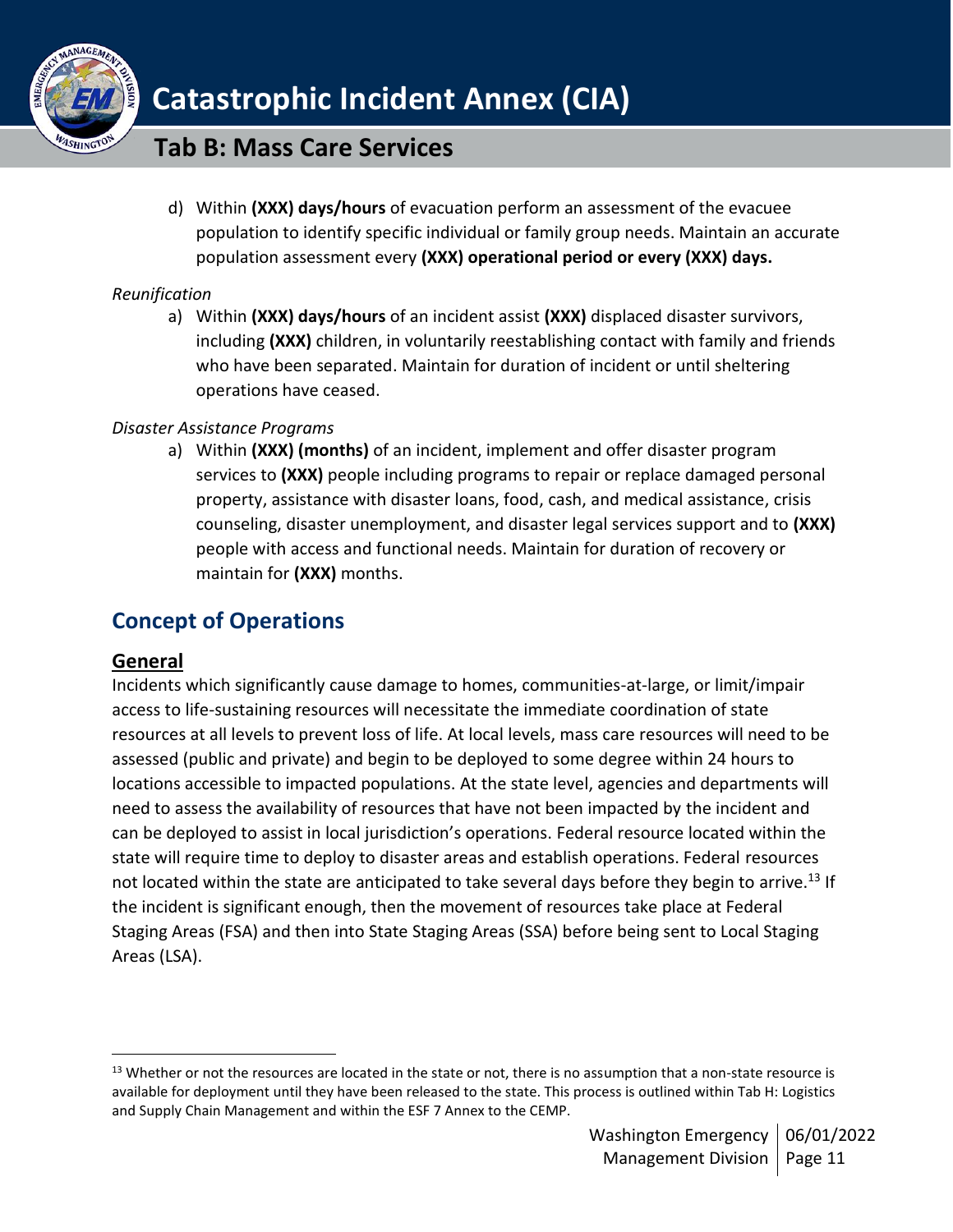



*Figure 2 - Resource movement from Federal to Local*

Any vertical movement of resources into local jurisdictions will require a high level of coordination and time, thus requiring local jurisdictions to provide the maximum level of support until outside resources begin to enter affected areas.

Many of the actions undertaken by state agencies and departments will represent an amplification of existing services that will require policy decisions to provide authorities, additional funding, and resource support to accomplish.

### <span id="page-11-0"></span>**Priority Functions of Mass Care for Life Sustainment**

The following table in Figure 2 depicts those functions which have the greatest likelihood of saving and sustaining life when needs and demands for resources and services are high, but resources are scarce. Incident planning and objectives which address these functions will aid in moving the incident from an initial response to incident stabilization and a sustained response.



*Figure 3 - Life Sustaining Resource Breakdown*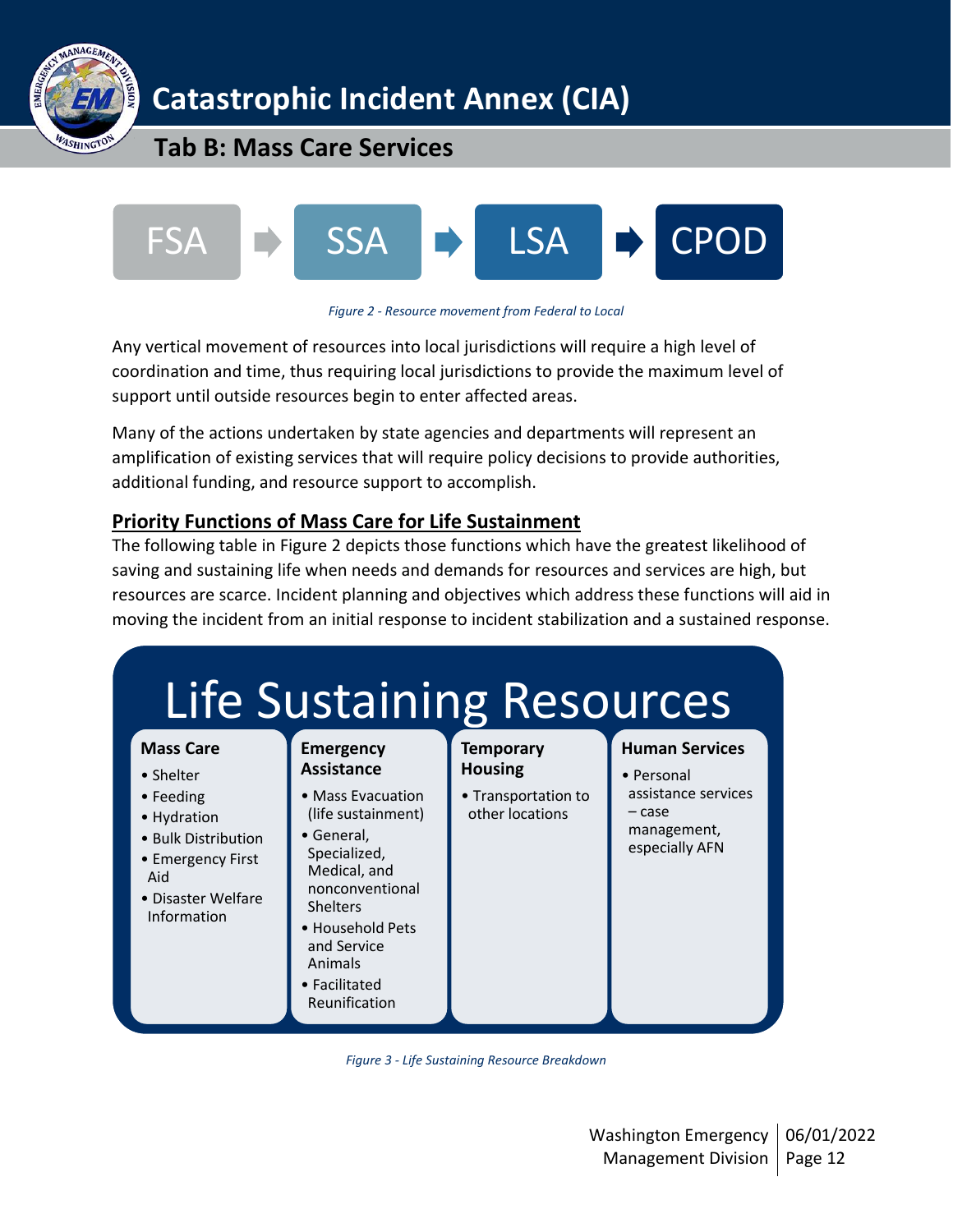

### **Tab B: Mass Care Services**

### <span id="page-12-0"></span>**American Red Cross National Shelter System Database**

This database can be employed to identify the potential areas which can be utilized for shelter options. This database is managed by ARC in support of disaster operations to identify all locations that have entered into an agreement to temporarily provide shelter for impacted and displaced communities. This database provides sheltering options that must be vetted against:

- Available resources to support
- Assessed for capacity
- Identification of the capabilities the site can provide
- Access to Priority Routes $14$

### <span id="page-12-1"></span>**WebEOC Shelter Status Dashboard**

This dashboard provides situational awareness on on-going sheltering activities across the state to provide an overview of activated shelters. ESF 6: Mass Care, Emergency Assistance, Temporary Housing and Human Services monitors this dashboard and utilizes it as a tool in providing support to local and Tribal jurisdictions.

### <span id="page-12-2"></span>**Primary Core Capability**

#### **Mass Care Services**

#### *Objective:*

Provide life-sustaining and human services to the affected population, to include hydration, feeding, sheltering, evacuee support, reunification, and distribution of emergency supplies.

#### *Expected Outcome:*

To assist in resource coordination to provide life-sustaining and human services after a catastrophic incident. Priority services will focus on those that enable local jurisdictions to perform hydration, feeding, sheltering, and the bulk distribution of emergency supplies.

#### *Critical Tasks:*

1. Request, acquire, move and deliver resources and capabilities to meet the needs of disaster survivors, including individuals with Access and Functional Needs (AFN).

### <span id="page-12-3"></span>**Supporting Core Capabilities**

### **Operational Coordination**

*Objective:* 

<sup>&</sup>lt;sup>14</sup> Information on Priority Routes can be found in Tab A: Critical Transportation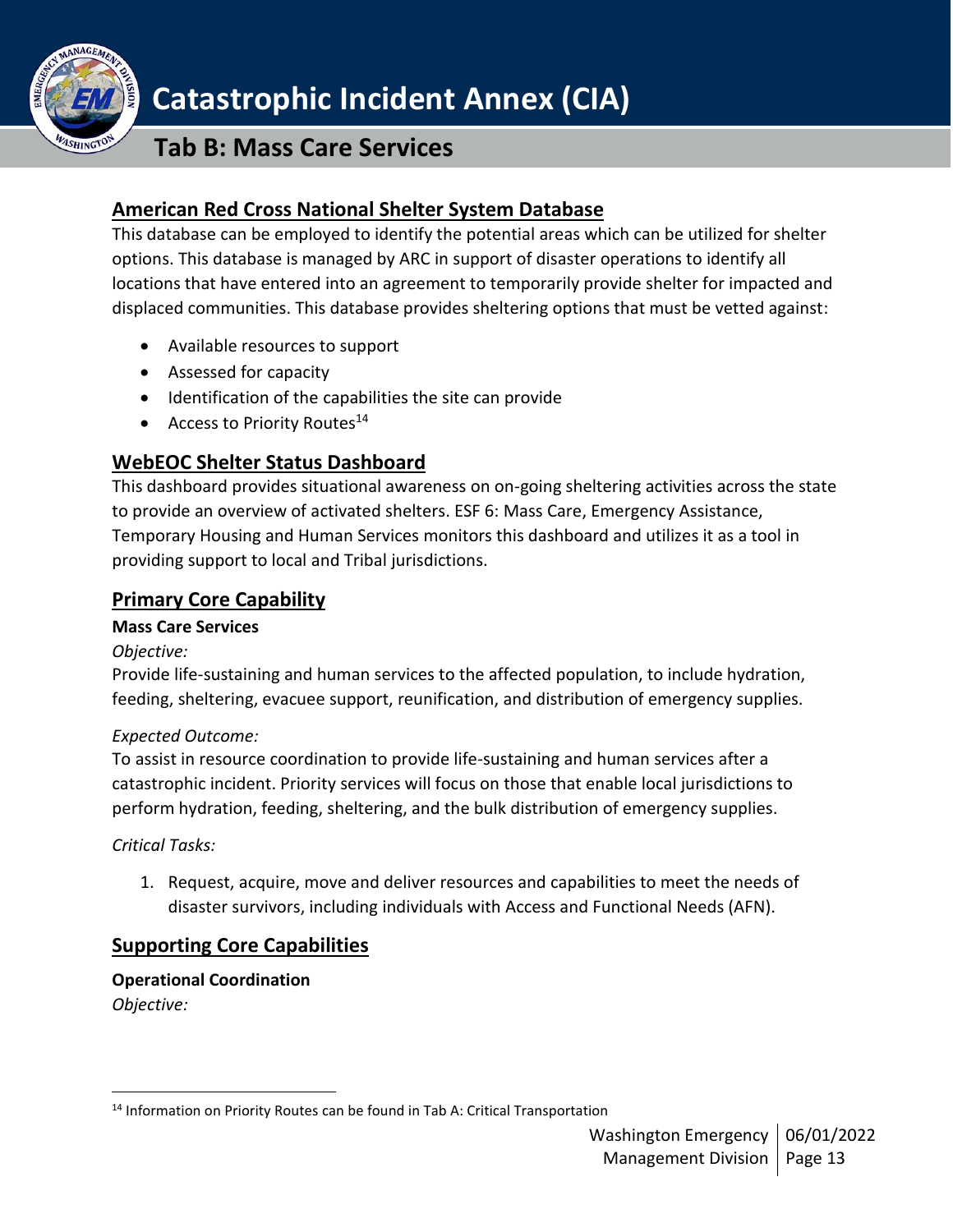

### **Tab B: Mass Care Services**

The National Preparedness Goal defines operational coordination as the ability to establish and maintain a unified and coordinated operational structure and process that appropriately integrates all critical stakeholders and supports the execution of core capabilities.

#### *Critical Tasks:*

- 1. Mobilize all critical resources and establish command, control, and coordination structures within the affected community, which may no longer be defined by established jurisdictional boundaries as needed throughout the duration of an incident.
- 2. Enhance and maintain command, control, and coordination structures (C3), consistent with the National Incident Management System (NIMS), to meet basic human needs, stabilize the incident, and facilitate the integration of restoration and recovery activities.

#### **Operational Communication**

#### *Objective:*

Ensure the capacity for timely communications in support of security, situational awareness, and operations by any and all means available, among and between affected communities in the impact area and all response forces.

### *Critical Tasks:*

- 1. Ensure the capacity to communicate with both the emergency response community and the affected populations and establish interoperable voice and data communications between the Federal, tribal, state, and local levels through primary and redundant communications technology and protocols.
- 2. Re-establish sufficient communications infrastructure within the affected areas to support ongoing life-sustaining activities, provide basic human needs, and facilitate the integration of recovery activities.
- 3. Re-establish critical information networks, including cybersecurity information sharing networks, to inform situational awareness, enable incident response, and support the resilience of key systems.

#### **Situational Assessment**

### *Objective:*

Provide all decision makers with decision-relevant information regarding the nature and extent of the hazard, any cascading effects, and the state of the response.

### *Critical Tasks:*

1. Deliver information sufficient to inform decision making regarding immediate lifesaving and life-sustaining activities, and engage governmental, private, and civic sector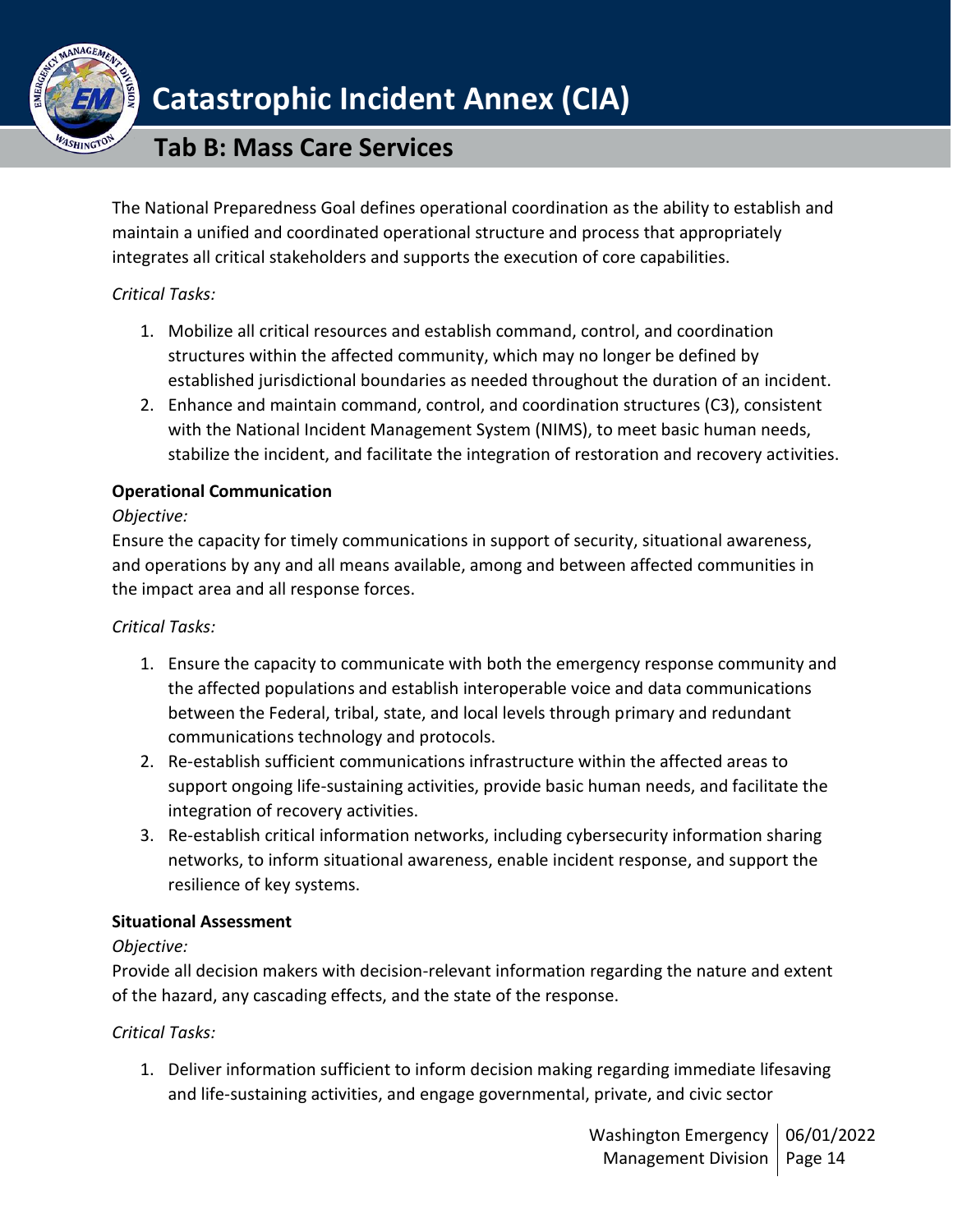

resources within and outside of the affected area to meet basic human needs and stabilize the incident.

2. Deliver enhanced information to reinforce ongoing lifesaving and life-sustaining activities, cascading impacts, and engage governmental, private, and civic sector resources within and outside of the affected area to meet basic human needs, stabilize the incident, and facilitate the integration of recovery activities.

#### **Logistics and Supply Chain Management**

#### *Objective:*

Deliver essential commodities, equipment, and services in support of impacted communities and survivors, to include emergency power and fuel support, as well as the coordination of access to community staples. Synchronize logistics capabilities and enable the restoration of impacted supply chains.

Critical Tasks:

- 1. Mobilize and deliver governmental, nongovernmental, and private sector resources within and outside of the affected area to save lives, sustain lives, meet basic human needs, stabilize the incident, and facilitate the integration of recovery efforts, to include moving and delivering resources and services to meet the needs of disaster survivors.
- 2. Enhance public and private resource and services support for an affected area.

### <span id="page-14-0"></span>**Organization**

### <span id="page-14-1"></span>**Mobilization**

Following an incident in which it is determined that mass care functions will need to be coordinated, the SEOC Supervisor will activate ESF 6 in accordance with the established ESF 6 Annex and SOP. Should the need exceed the standard operating procedures, then this portion of the CEMP should be employed to reduce loss of life and sustain impacted communities which are experiencing degraded or damaged mass care response capabilities.

Unlike many other emergency management functions, there is no one state agency that is responsible for, or has the capability to, lead all tactical level operations and activities associated with mass care. Rather, there are agencies and departments which can lead the operational coordination of activities for those participating.

Accomplishing the tasks and functions outlined in this section of the plan will require that the Human Services Branch of the Operations Section be activated to manage the activities taking place across multiple ESFs.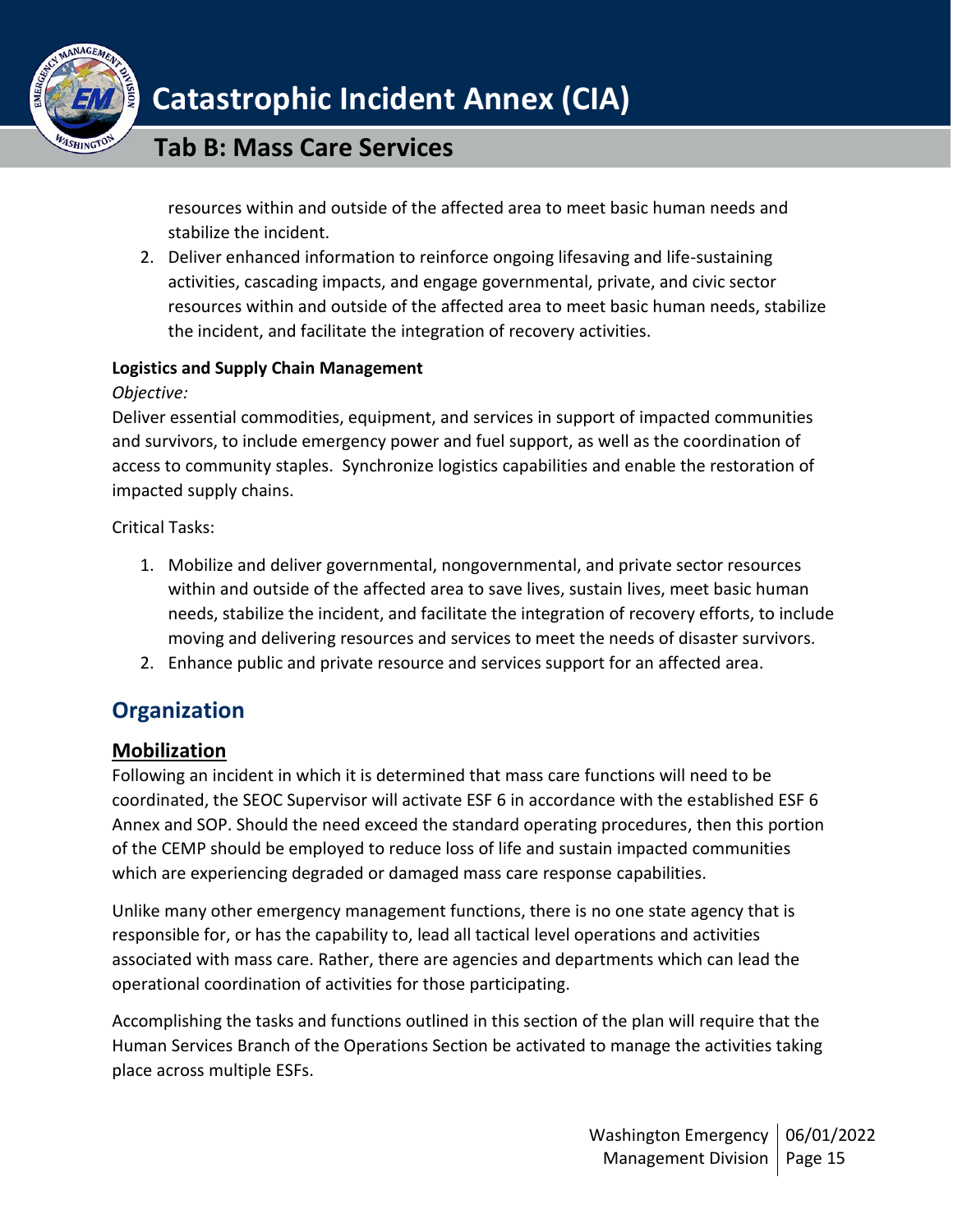

**Tab B: Mass Care Services**

### <span id="page-15-0"></span>**Structure**

Mass Care Services is a collection of functions that directly influences and supports community health and wellbeing. The success of mass care operations relies on the coordination of many public and private organizations and partners. The organizational structure displayed in Figure 3 shows at a high level where this structure begins, but as situational awareness is established and sustained, it will change to reflect the current conditions of communities. Figure 3 also does not display the coordination with the other ESFs and response sections. This coordination is essential to the accomplishment of incident objectives, as mass care activities can occur under many conditions and during a catastrophic incident will likely require the collaboration with every ESF at some point. The following is a sample list of mass care activities that could occur:

| ESF <sub>1</sub> | Evacuation operations support                                                  |
|------------------|--------------------------------------------------------------------------------|
| ESF <sub>2</sub> | Shelter communications support                                                 |
| ESF <sub>3</sub> | Assisting with infrastructure support to shelters                              |
| ESF <sub>4</sub> | Personnel support                                                              |
| ESF <sub>5</sub> | Re-entry operations                                                            |
| ESF <sub>6</sub> | Leads mass care efforts and operations                                         |
| ESF <sub>7</sub> | Mass care resource procurement                                                 |
| ESF <sub>8</sub> | Medical support at mass care sites                                             |
| ESF <sub>9</sub> | Transfers rescued disaster survivors to mass care sites                        |
| <b>ESF 10</b>    | Identifies hazardous material conditions and concerns for mass care operations |
| <b>ESF 11</b>    | Feeding operations support                                                     |
| <b>ESF 12</b>    | Energy coordination and support for mass care facilities                       |
| <b>ESF 13</b>    | Protection and security for mass care operations                               |
| <b>ESF 14</b>    | Transitioning from short-term mass care to long-term solutions                 |
| <b>ESF 15</b>    | Public messaging for mass care                                                 |
| <b>ESF 20</b>    | Provides personnel to assist in mass care operations                           |

*Figure 4 - Sample ESF Activities for Mass Care Services*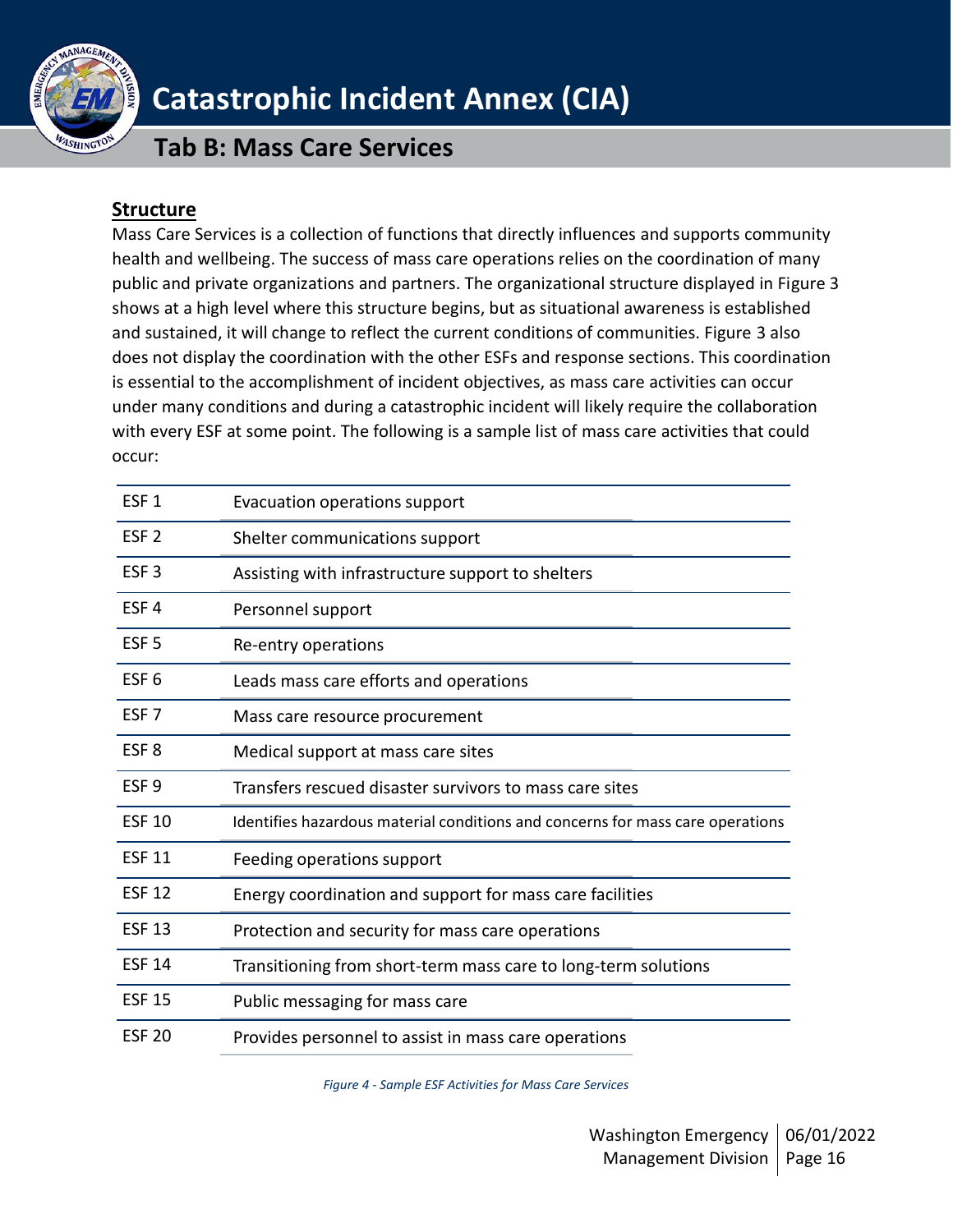

Within the activities of the Branch and under ESF 6, it should be determined (and reassessed) if Strike Teams and Task Forces will need to be deployed to provide services to impacted communities. Through the employment of Strike Teams and Task Forces, the state may best be able to deploy limited and specialized services with a more efficient and effective approach.



*Figure 5 - ICS Structure for Mass Care Services Operations*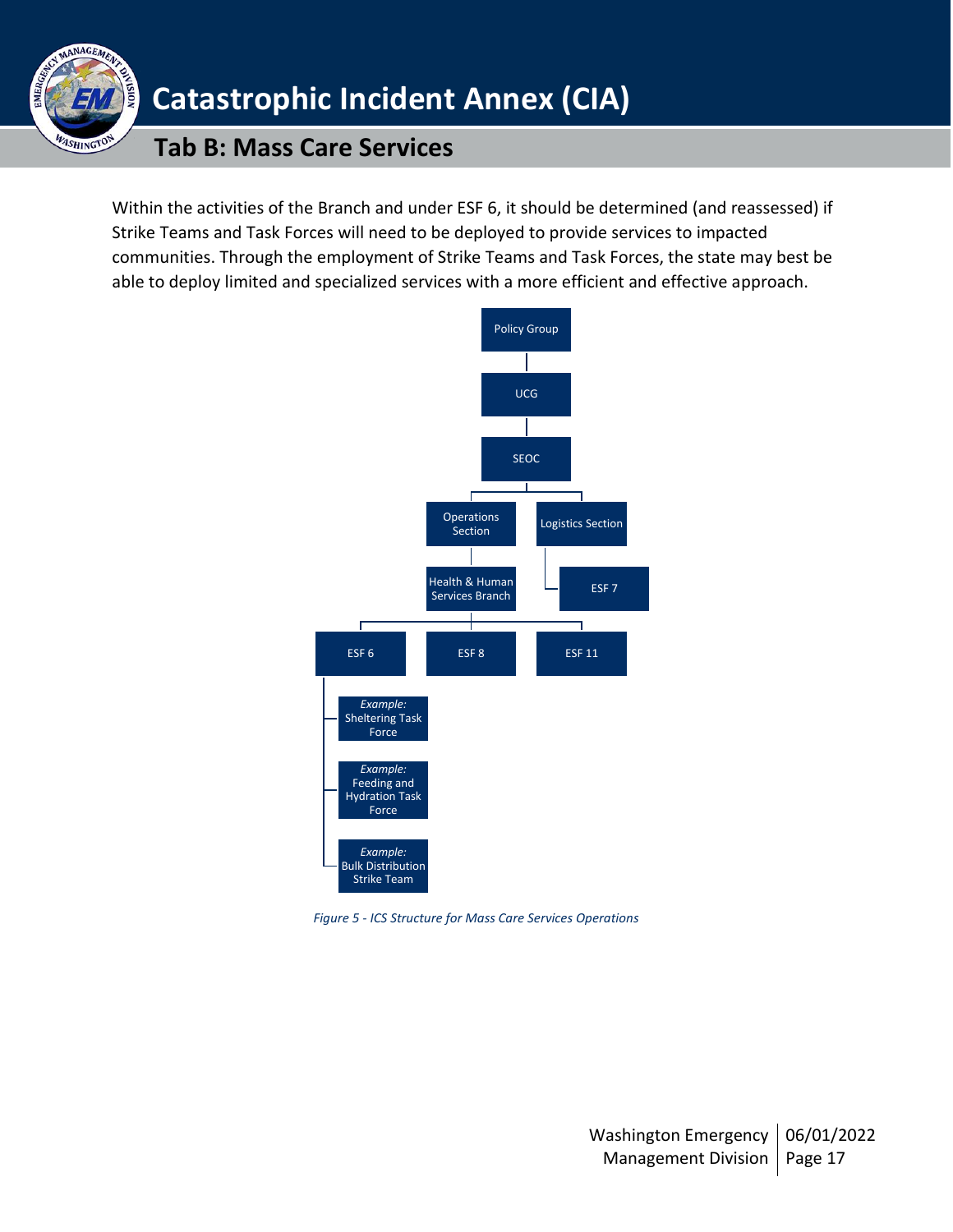

**Tab B: Mass Care Services**

### <span id="page-17-0"></span>**Direction, Control & Coordination**

### <span id="page-17-1"></span>**General**

Any hazard and incident types can put communities at risk and present the opportunity for loss of life beyond the initial impact of the hazard itself. State-led mass care operations will rely heavily on coordination between other agencies and departments, as well as federal resource support.

The primary concern for mass care operations is the time delay that will occur from the occurrence of the incident to when outside aid can meaningfully enter the affected areas to offer support and provide mass care resources. Resources on-hand, gathered or procured by the state, may take several days before they are able to enter impacted areas. Other outside resources may take longer.

As resources become available, the challenge at all levels will be to maintain situational awareness to address resource needs for shelters, feeding and hydration, and bulk distribution. CPODs and shelters are the appropriate mechanism at local levels to directly provide assistance to the public, but local emergency management may require assistance with establishing and maintaining the operational coordination required to ensure they are able to continuously operate with the appropriate resources.

### **Unified Coordination Group and Policy Group**

The UCG and Policy Group will be responsible for providing the overall direction of Mass Care Services priorities and should clearly establish and communicate leadership's intent and strategic goals to response personnel.

Coordination between state agencies through the UCG will be essential in providing the input for a sustained response to first address basic needs to save and sustain lives. While some activities may take place which fall into all-hazards mass care or align with providing the community essential services, only after it is proven that incident stabilization has occurred for providing food, water, and shelter, should these group begin to address other functions of mass care. Adding additional services on top of life safety and sustainment run the risk of straining resources and reducing the coordination which a whole of government response requires.

Coordination with federal agencies will be essential to provide additional mass care resources to the state. The UCG will be used to collect and coordinate information on federal and state mass care activities and make resource prioritization and allocation decisions.

Through the information collection of the UCG, mass care activities can prioritize those communities most in need, keep appraised of AFN considerations, understand resource

> Washington Emergency | 06/01/2022 Management Division | Page 18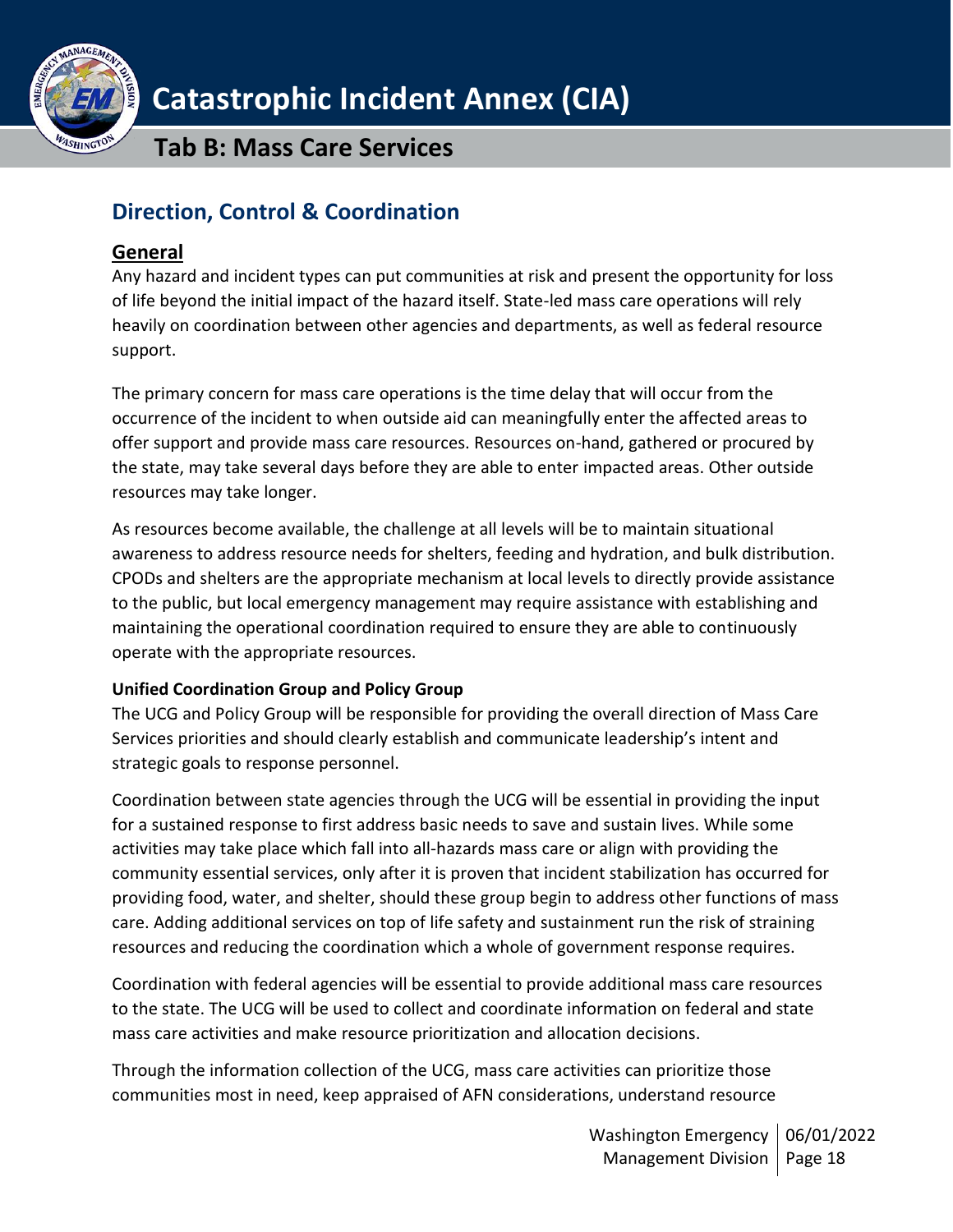

### **Tab B: Mass Care Services**

limitations and constraints, and develop long-term objectives which move out of incident stabilization into a sustained response and eventual recovery operations.

#### **Incidents involving Isolated Communities**

Considerations should account for individuals who are provided initial and sustained services at different times over the course of the response. For example, those who are provided mass care services during the first few days of a response will have different needs than those who are provided the same services weeks later as communities that have been cut-off or isolated are accessed.

<span id="page-18-0"></span>The provision of services for other functional areas of mass care is not addressed within this plan<sup>15</sup> (due to the focus on life safety and sustainment) can be accomplished through the employment of Task Forces or Strike Teams as the resources to establish them become practical and do not adversely impact lifesaving activities. These considerations should be addressed within the Policy Group to best direct resources and address potential political concerns.

<sup>&</sup>lt;sup>15</sup> For information on other functions of mass care, refer to the CEMP's ESF 6 Annex: Mass Care, Emergency Assistance, Temporary Housing, and Human Services.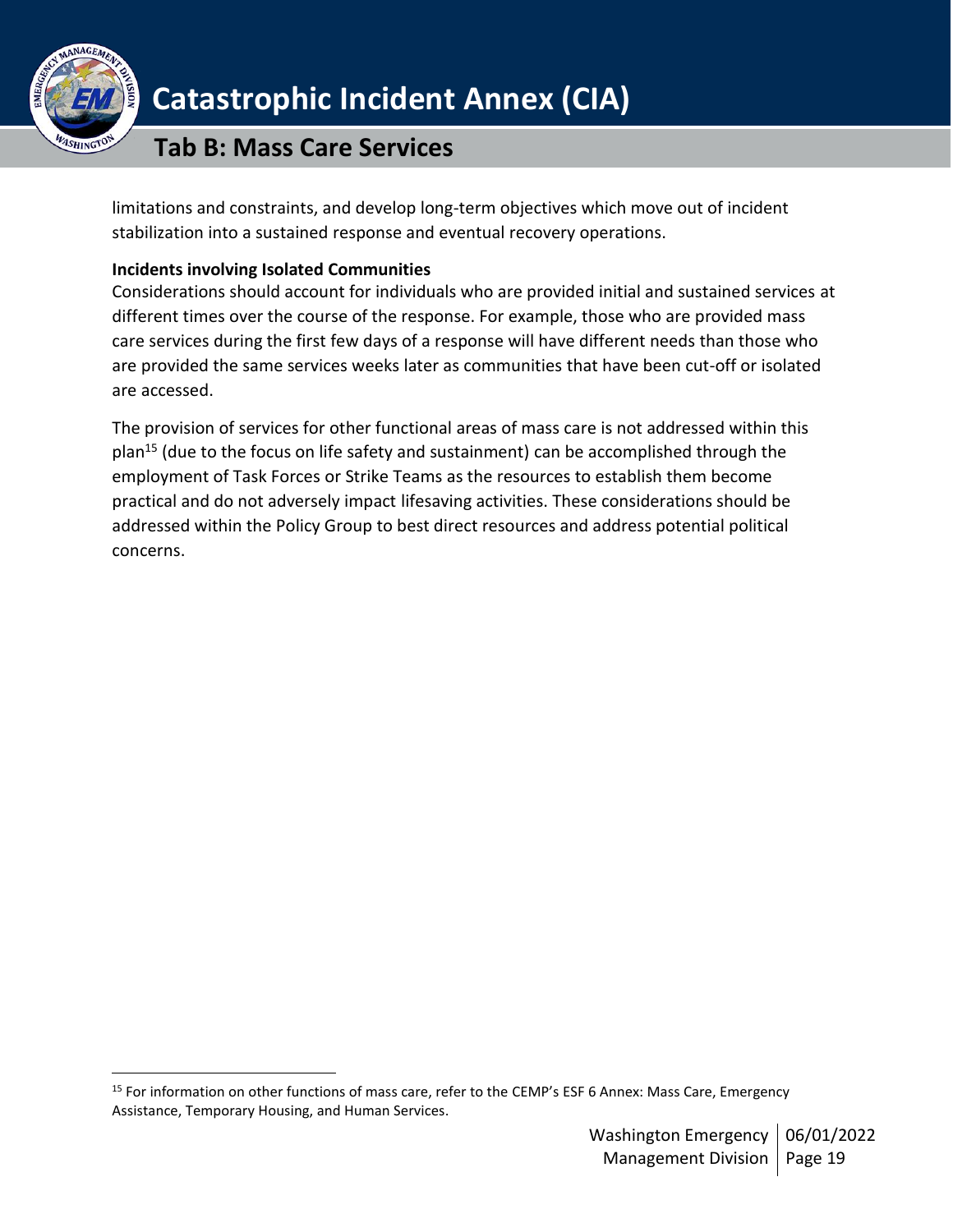

### **Federal Lines of Effort (LOE)**

A Line of Effort (LOE) is a focused area of critical action that is required for stabilizing or restoring a specific Community Lifeline. Lifelines therefore identify the source of service instability while LOEs address the specific solutions required to resolve lifeline instability<sup>16</sup>. Note that these Lines of Effort are a component of FEMA Region 10 plans and are presented here for reference and identification of the actions and activities undertaken through a federal response.

| Line of Effort                            | Purpose                                                                                                                                                 | <b>End State</b>                                                                                               | <b>State Phase</b> |
|-------------------------------------------|---------------------------------------------------------------------------------------------------------------------------------------------------------|----------------------------------------------------------------------------------------------------------------|--------------------|
| Commodities<br>Distribution <sup>17</sup> | Coordinate support for the<br>distribution of resources at<br>appropriate sites (State<br>Staging Areas [SSAs], points<br>of distribution [PODs], etc.) | Commodity distribution is<br>no longer required; private<br>sector distribution systems<br>are re-established. | 2a                 |
| Mass Care $-$<br>Food and Water           | Support food and water<br>operations for the impacted<br>populations.                                                                                   | Federal assistance is no<br>longer required to support<br>food and water distribution                          | 2 <sub>b</sub>     |
| Sheltering<br>Operation                   | Support sheltering<br>operations for impacted<br>populations.                                                                                           | Federal assistance is no<br>longer required to support<br>sheltering.                                          | 2 <sub>b</sub>     |
| Housing<br>Solutions                      | Provide temporary housing<br>solutions to eligible<br>survivors.                                                                                        | All eligible survivors are<br>provided relocation<br>assistance and/or interim<br>housing solutions.           | 2c                 |

<sup>&</sup>lt;sup>16</sup> This information is a selection from the FEMA Region 10 CSZ Earthquake and Tsunami Plan (2022). While information in this Tab is not incident-specific, it is likely that these LOEs would be employed following approval for federal assistance concerning Mass Care Services operations.

 $17$  Commodities Distribution is also referred to as Bulk Distribution. Bulk distribution is a functional area within the MCS core capability, while Commodities Distribution is a federal LOE. For the purposes of this plan, they are complimentary.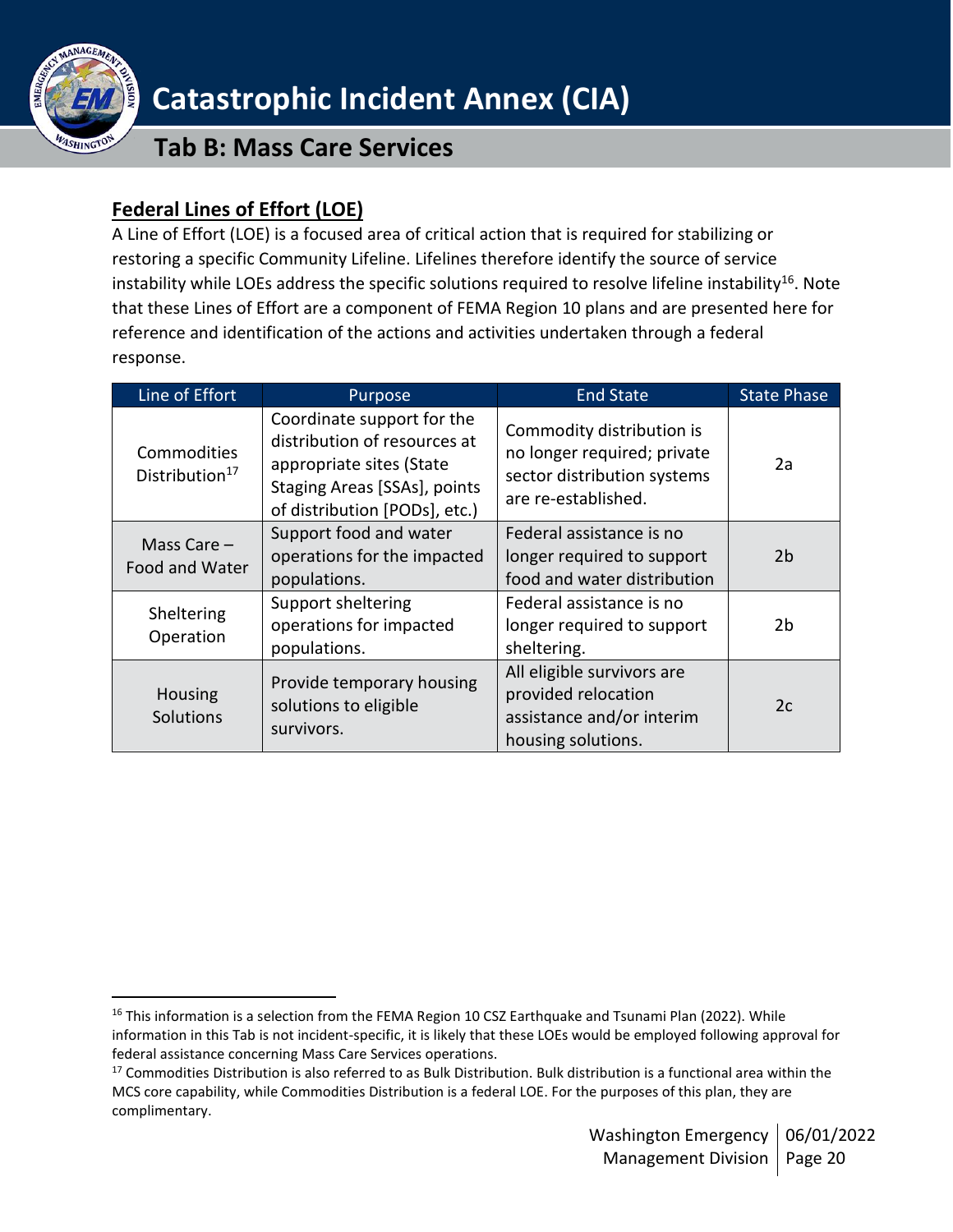

**Tab B: Mass Care Services**

### <span id="page-20-0"></span>**Information Collection, Analysis, & Dissemination**

The following section outlines the Essential Elements of Information (EEI) needed to determine the effects on Community Lifeline subcomponents. The status of lifeline subcomponents directly affects the condition of the main lifeline. After the lifeline conditions are assessed, they can be used to inform activated ESFs to determine impacts and develop courses of action for an operational period's objectives. The conditions of the lifelines can also be developed into Senior Leadership Briefs (Tiers 1 & 2) to inform response personnel and senior leadership/decisionmakers.



### <span id="page-20-1"></span>**Information Collection**

#### **General Essential Elements of Information (EEIs)**

| <b>Community</b><br><b>Lifeline</b>   | <b>Lifeline</b><br>Component       | <b>Lifeline</b><br>Subcomponent                                                                                                                                                                                                                                                  | <b>Essential Element of Information</b> |
|---------------------------------------|------------------------------------|----------------------------------------------------------------------------------------------------------------------------------------------------------------------------------------------------------------------------------------------------------------------------------|-----------------------------------------|
| Food,<br>Food<br>Water,<br>Sheltering | Commercial<br>Food<br>Distribution | • Integrity of distribution centers                                                                                                                                                                                                                                              |                                         |
|                                       | Commercial<br>Food Supply<br>Chain | • Available Stockpiles<br>• Private sector businesses open<br>• Status of grocery stores<br>• Restaurant food services                                                                                                                                                           |                                         |
|                                       | <b>Bulk</b><br>Distribution        | $\bullet$ # CPODs Open – capacity, throughput<br>$\bullet$ #PPODs Open $-$ capacity, throughput<br>• Location, type, operation status of local<br>distribution sites<br>$\bullet$ Resource needs<br>• Location/Type/Operation Status of Federal, State,<br>& Local Staging Areas |                                         |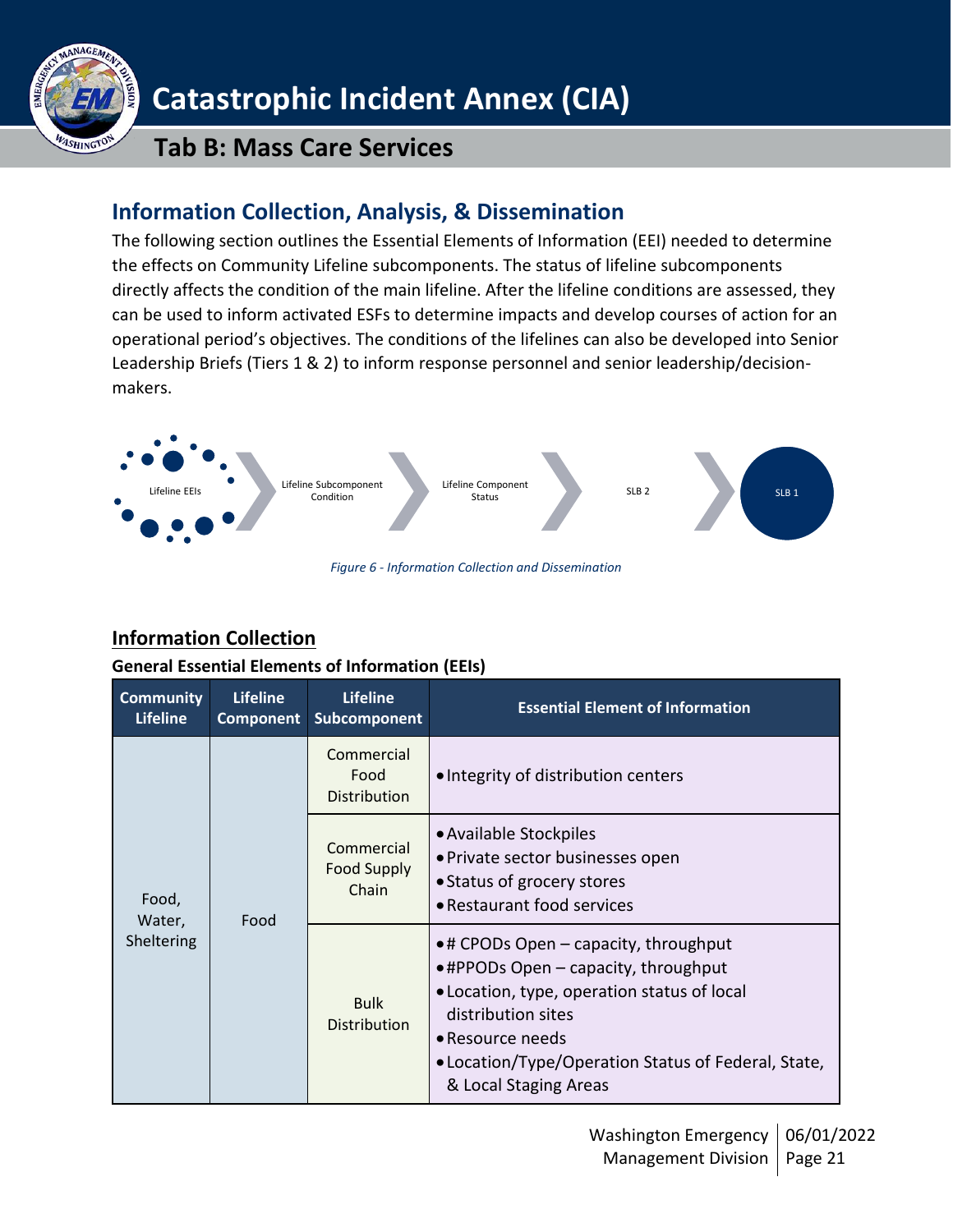

| <b>Community</b><br><b>Lifeline</b> | <b>Lifeline</b><br><b>Component</b> | <b>Lifeline</b><br>Subcomponent            | <b>Essential Element of Information</b>                                                                                                                                                                                                                                                                                                                                                                                                                   |
|-------------------------------------|-------------------------------------|--------------------------------------------|-----------------------------------------------------------------------------------------------------------------------------------------------------------------------------------------------------------------------------------------------------------------------------------------------------------------------------------------------------------------------------------------------------------------------------------------------------------|
|                                     |                                     | Food<br><b>Distribution</b><br>Programs    | •# Emergency Food Assistance Program<br>•# Food Distribution Program<br>•# TANF Applications<br>•# TANF Applications Pending<br>. #Applications pending, and filled needs for SNAP,<br>DSNAP, F2FP                                                                                                                                                                                                                                                        |
|                                     | Water                               | Commercial<br><b>Water Supply</b><br>Chain | • Integrity of utility systems & pipelines<br>•# those without services<br>. Integrity of distribution centers<br>• Available Stockpiles<br>· Private sector businesses open<br>• Status of grocery stores in affected area<br>• Potable water staging areas<br>. Other water staging areas?<br>. Boil orders d/t impacts on water treatment plants;<br>services and testing required assuring safety of<br>private water supplies upon power restoration |
|                                     |                                     | <b>Bulk</b><br>Distribution                | • Locations/Type/Operation status of: PODs for<br>distribution of food, water, other bulk<br>commodities<br>(lat/long, Branch, DIV, County)<br>. What resources are available on hand and where?<br>• Location/Type/Operation Status of Federal, State,<br>& Local Staging Areas                                                                                                                                                                          |
|                                     |                                     | Commercial<br><b>Water Supply</b><br>Chain | • Damage to and list of cascading effects<br>•# affected/Type affected; Cascading impacts to<br><b>Mass Care Services: Bulk Distribution</b>                                                                                                                                                                                                                                                                                                              |
|                                     | Shelter                             | Sheltering<br><b>Needs</b>                 | • Potential shelter requirements and planning<br>assumptions<br>•# shelters open<br>· Location, population & shortfalls of shelters<br>•#/location ADA compliant                                                                                                                                                                                                                                                                                          |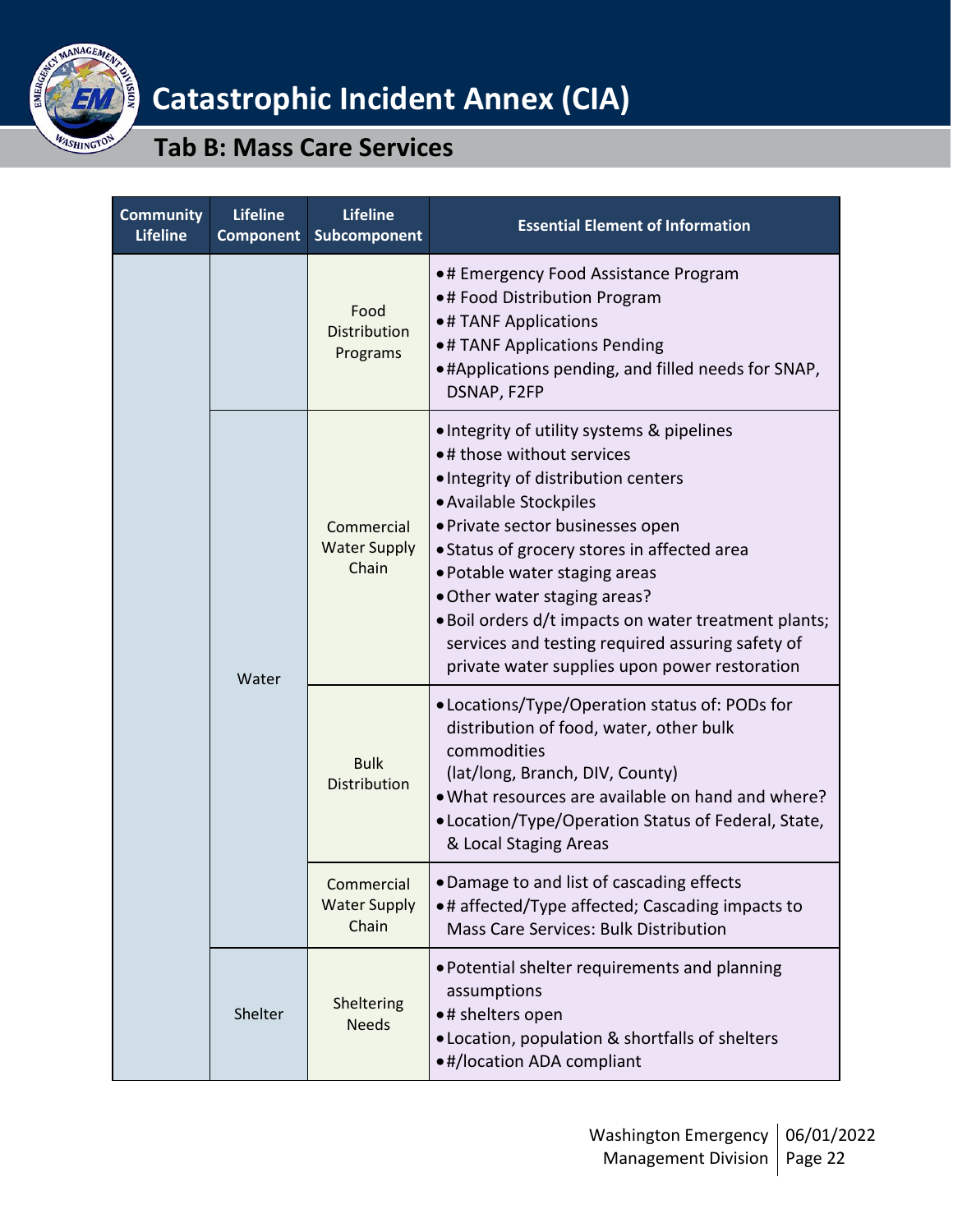

| <b>Community</b><br><b>Lifeline</b> | <b>Lifeline</b><br><b>Component</b> | <b>Lifeline</b><br>Subcomponent                                                                                                                                                                                                                                                                                                                                                                                                                                                             | <b>Essential Element of Information</b>                                                                                                                                                                                                                     |
|-------------------------------------|-------------------------------------|---------------------------------------------------------------------------------------------------------------------------------------------------------------------------------------------------------------------------------------------------------------------------------------------------------------------------------------------------------------------------------------------------------------------------------------------------------------------------------------------|-------------------------------------------------------------------------------------------------------------------------------------------------------------------------------------------------------------------------------------------------------------|
|                                     |                                     | . Co-location of pets; status of pet shelters<br>(location, population, & shortfalls)<br>• Unmet AFN requirements & specialty needs<br>• Accessibility resources, language services,<br>specialty equipment<br>• Calculate food needs for evacuees, household<br>pets/service animals, other locations (such as<br>nursing homes/ALFs)<br>• Dietary requirements/limitations, children and<br>infants<br>• Calculate shelter hydration/ice needs for<br>evacuees, pets, and service animals |                                                                                                                                                                                                                                                             |
|                                     |                                     | Sheltering<br>Operations                                                                                                                                                                                                                                                                                                                                                                                                                                                                    | • List of pre-identified sheltering locations, services<br>offered, and sheltering shortfalls<br>• Locations of Ad-Hoc sheltering locations; services<br>offered; resources required; and sheltering<br>shortfalls<br>• Shelter capacity                    |
|                                     | Shelter<br><b>Facilities</b>        | • Inspection/Re-Inspection Status<br>• Emergency Backup Power: Renewable &<br>Generator<br>• Fuel: Storage & Consumption<br>• Site safety and security needs<br>• Unmet staffing needs<br>•# unmet staffing types<br>• Credentialed staff available<br>. Organization running shelter                                                                                                                                                                                                       |                                                                                                                                                                                                                                                             |
|                                     |                                     | <b>Shelter in Place</b>                                                                                                                                                                                                                                                                                                                                                                                                                                                                     | •# wrap around service needs<br>• Type of wrap around service needs<br>• Capabilities needed<br>•# sheltering in place in Zone 1 areas<br>.# of Emergency welfare inquiries into dispatch<br>•# homes affected<br>· Potential estimated population affected |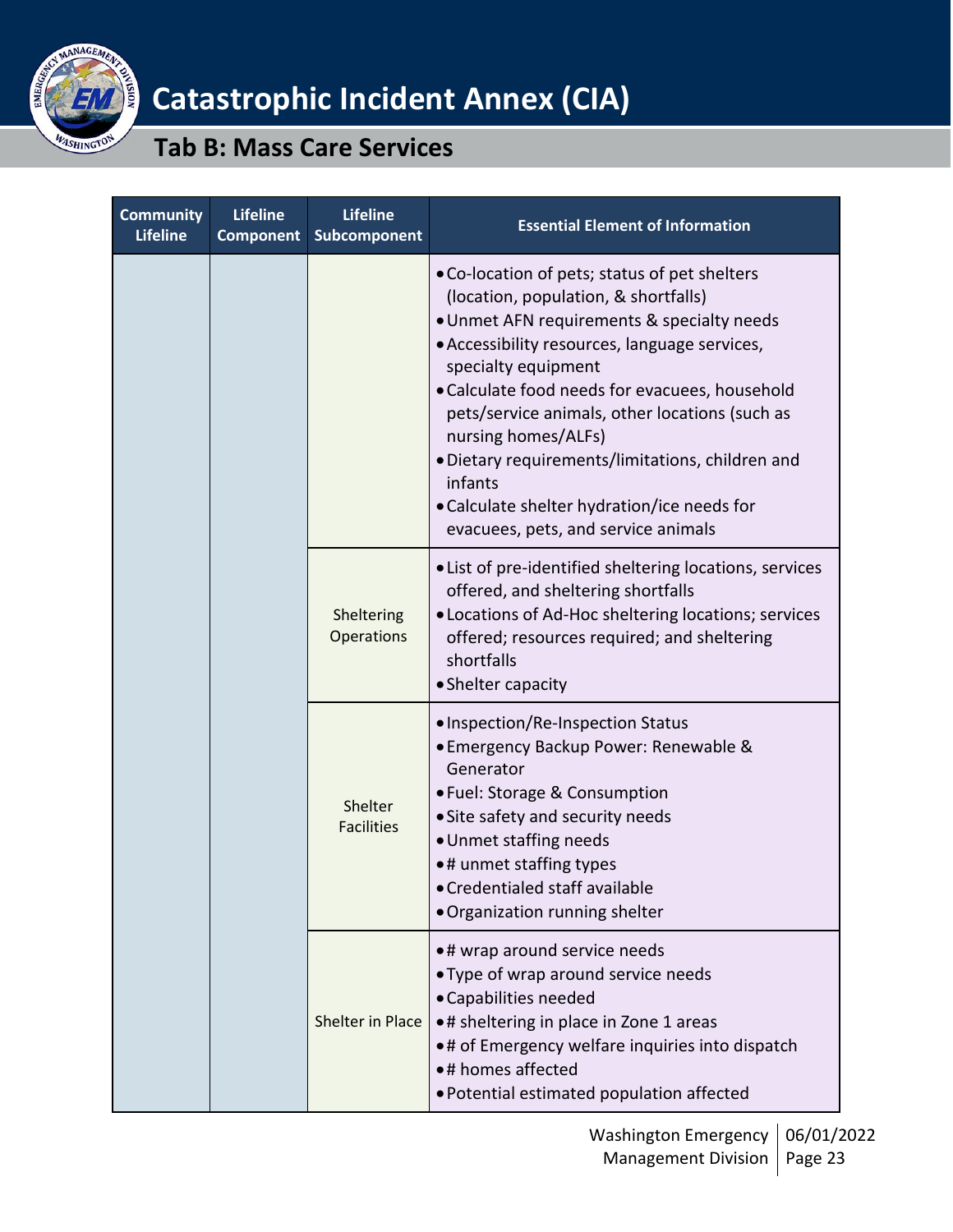

| <b>Community</b><br><b>Lifeline</b> | <b>Lifeline</b><br><b>Component</b> | <b>Lifeline</b><br>Subcomponent      | <b>Essential Element of Information</b>                                                                                                                                                                                                                  |
|-------------------------------------|-------------------------------------|--------------------------------------|----------------------------------------------------------------------------------------------------------------------------------------------------------------------------------------------------------------------------------------------------------|
|                                     |                                     | Temporary<br>Shelter<br>Requirements | • Temporary housing and roofing requirements<br>based on initial damage reports<br>· Utilities available (heat, electricity)<br>. Food & water available                                                                                                 |
|                                     | Agriculture                         | Animals and<br>Agriculture           | •#/location of livestock<br>. Livestock food, shelter, water, and other needs                                                                                                                                                                            |
| Care<br>Health and<br>Medical       |                                     | Pharmacies                           | •# sheltered needing pharmacy services<br>. Pharmacy services available post disaster<br>• Limitations in service                                                                                                                                        |
|                                     | Medical                             | Long-Term<br><b>Care Facilities</b>  | •# impacted and/or evacuated survivors with<br>disabilities and others with AFN<br>•# facilities needing assistance with relocation<br>. # electrically dependent and ambulatory persons<br>(medical equipment or AFN) evacuated and unable<br>to return |
|                                     |                                     | Veterinary<br><b>Services</b>        | •# of veterinary services needed within shelters<br>. # veterinary services available for community                                                                                                                                                      |
|                                     |                                     | <b>Behavioral</b><br>Health          | • # participants seeking crisis counseling -<br>immediate service impacts<br>•# services needed<br>• Gaps in ability to provide services at shelter<br>locations                                                                                         |
|                                     | Community<br>Safety                 | Protective<br><b>Actions</b>         | . Boil orders d/t impacts on water treatment plants<br>• Messaging going to public regarding shelter in<br>place, evacuation, and/or decontamination                                                                                                     |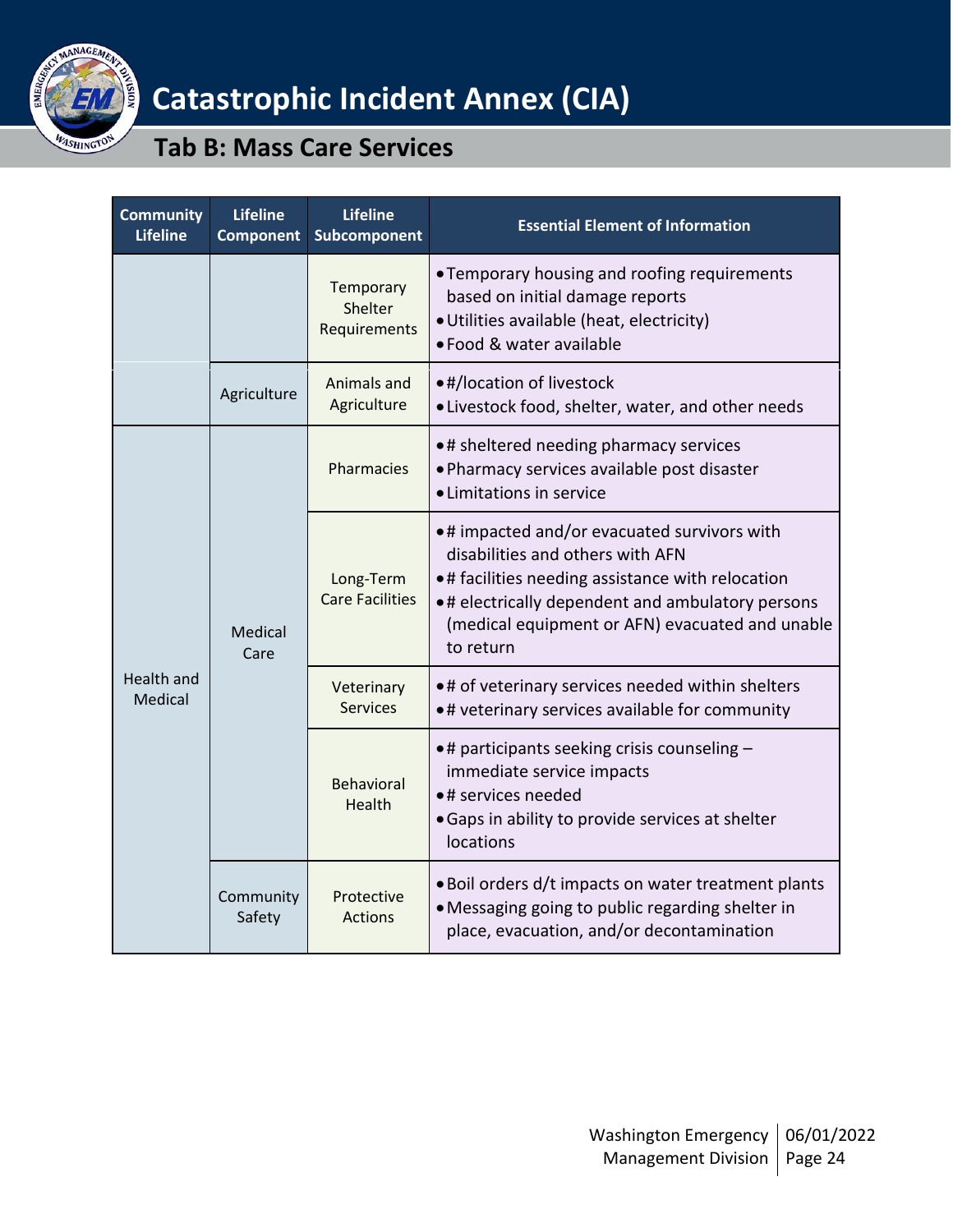

### <span id="page-24-0"></span>**Information Analysis**

Figure 6 displays the relationship of ESFs associated with information collection and analysis activities. Information collected through impacts to Community Lifelines can then be analyzed by these ESFs to inform new or ongoing response objectives.



*Figure 7 – Mass Care Services Information Analysis*

### <span id="page-24-1"></span>**Information Dissemination**

Information analysis will result in contributions to the Tier 1: Disaster Summary, Senior Leadership Brief (SLB) provided to the UCG. Additionally, the more detailed information not necessary for executive level response decision making will be supplied for the creation of the Tier 2: Lifeline Overview SLB for use in tracking conditions and informing response personnel.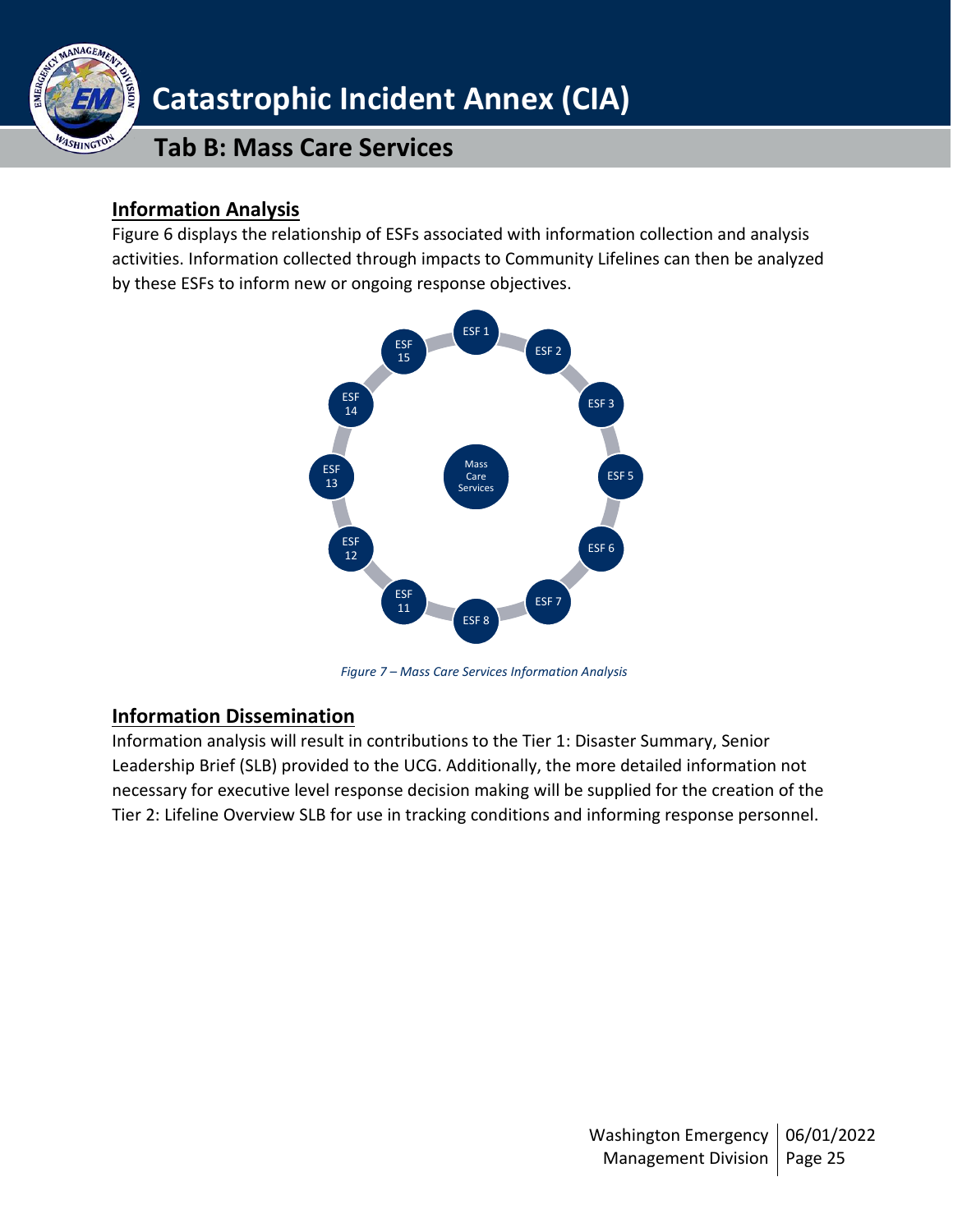

### **Tab B: Mass Care Services**

### <span id="page-25-0"></span>**Responsibilities**

The table below outlines the responsibilities of the entities involved with this Tab. These actions are tied to executing the Critical Tasks noted in the Concept of Operations section, which contribute to the primary and supporting Core Capabilities.

<span id="page-25-1"></span>

| <b>Phase 1 (Prepare)</b>                                                                                       |                                                                                                                                                                                                                                                                                                                                                                                                                                                                                                                                                                                                                                                                                                                                                                                                                                                                                                                                                                                |  |
|----------------------------------------------------------------------------------------------------------------|--------------------------------------------------------------------------------------------------------------------------------------------------------------------------------------------------------------------------------------------------------------------------------------------------------------------------------------------------------------------------------------------------------------------------------------------------------------------------------------------------------------------------------------------------------------------------------------------------------------------------------------------------------------------------------------------------------------------------------------------------------------------------------------------------------------------------------------------------------------------------------------------------------------------------------------------------------------------------------|--|
|                                                                                                                | <b>Phase 1</b>                                                                                                                                                                                                                                                                                                                                                                                                                                                                                                                                                                                                                                                                                                                                                                                                                                                                                                                                                                 |  |
| <b>Mass Care Services</b>                                                                                      | Provide life-sustaining and human services to the affected population,<br>to include hydration, feeding, sheltering, temporary housing, evacuee<br>support, reunification, and distribution of emergency supplies.                                                                                                                                                                                                                                                                                                                                                                                                                                                                                                                                                                                                                                                                                                                                                             |  |
|                                                                                                                | <b>Operational Coordination</b>                                                                                                                                                                                                                                                                                                                                                                                                                                                                                                                                                                                                                                                                                                                                                                                                                                                                                                                                                |  |
| $\bullet$<br>with all responsible agencies<br>and access and functional needs issues<br>$\bullet$<br>$\bullet$ | • Identify and build relationships with the key leaders, staff, and organizations from the<br>whole community of state, local, tribal, and federal community who will provide resources,<br>and/or coordinate, and conduct mass care operations in the state of Washington<br>Develop plans & procedures and recommend policies for the delivery of mass care services<br>to all persons in the impacted areas or evacuating to non-impacted areas in coordination<br>Develop and implement training and exercise programs for mass care personnel involved<br>in the decision-making, planning, coordination, or delivery and operations for sheltering,<br>feeding and bulk distribution for the entire population, including those with disabilities,<br>Participate in local and regional mass care planning initiatives and projects<br>Coordinate with Private Sector partners in the development of plans<br>Coordinate with NGOs and VOADs in the development of plans |  |
|                                                                                                                | <b>Operational Communications</b>                                                                                                                                                                                                                                                                                                                                                                                                                                                                                                                                                                                                                                                                                                                                                                                                                                                                                                                                              |  |
| resource management<br>and local jurisdictions                                                                 | • Identify communications systems used at local levels to coordinate operations and<br>• Identify communication requirements and coordination involved between state agencies<br>• Identify shortfalls and communication barriers for state and local operations                                                                                                                                                                                                                                                                                                                                                                                                                                                                                                                                                                                                                                                                                                               |  |
| <b>Logistics and Supply Chain Management</b>                                                                   |                                                                                                                                                                                                                                                                                                                                                                                                                                                                                                                                                                                                                                                                                                                                                                                                                                                                                                                                                                                |  |
| and sustaining resources<br>incident<br>$\bullet$<br>overwhelming demand on services                           | • Identify the locations of local CPODs and other mechanisms of distribution for life saving<br>• Identify the locations of shelters likely to be used and supported during a catastrophic<br>Identify the capacity of jurisdictions and Tribes to support local communities following an<br>• Identify the anticipated mass care resource needs from each HLS Region                                                                                                                                                                                                                                                                                                                                                                                                                                                                                                                                                                                                          |  |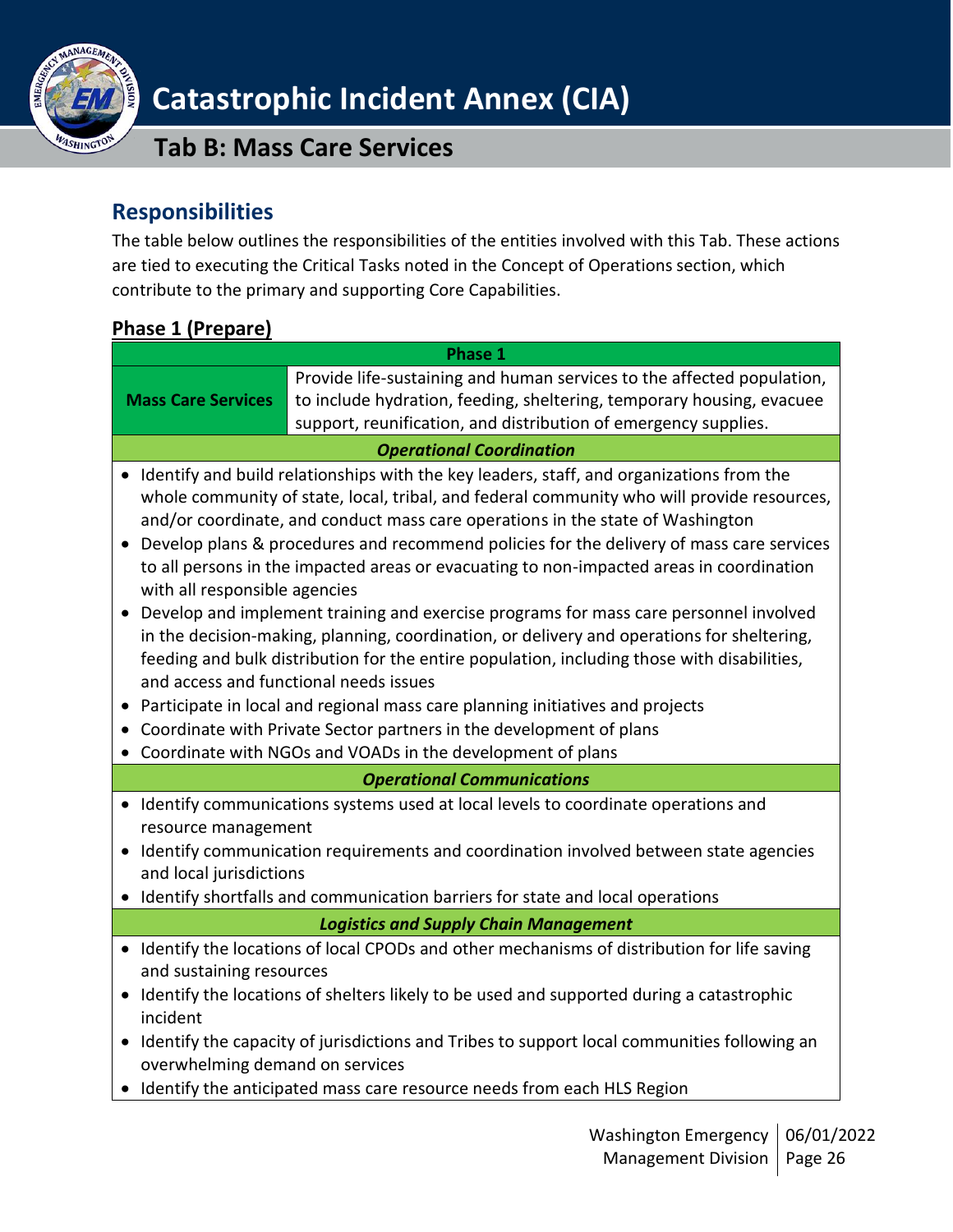

### **Tab B: Mass Care Services**

#### *Situational Assessment*

- Conduct assessments of mass care needs, capabilities, and expectations.
	- o Leverage hazard identifications, risk assessments, and consequence analysis to support pre-planning efforts
	- o Identify and socialize essential elements of information for damage and impact assessments from impacted partners (ISNAP, situation reports, damage/impact summaries)
- Identify local, regional, Tribal, and state resource gaps
	- o Share gap analysis of feeding, hydration, and sheltering
- Input shelters, CPOD/P-POD information into GIS for use in all phases
	- o Mass care sites should be designated by capacity type and use
- Pre-identify locations of where mass care may be impractical to support due to hazard impacts and anticipated impacts to Community Lifelines

### <span id="page-26-0"></span>**Phase 2a (Initial Response)**

|                                | <b>Phase 2a</b>                                                                             |
|--------------------------------|---------------------------------------------------------------------------------------------|
|                                | Provide life-sustaining and human services to the affected population,                      |
| <b>Mass Care Services</b>      | to include hydration, feeding, sheltering, temporary housing, evacuee                       |
|                                | support, reunification, and distribution of emergency supplies.                             |
|                                | <b>Operational Coordination</b>                                                             |
|                                | Establish contact with impacted jurisdictions to identify shelters in use                   |
| $\circ$ Identify shelter types |                                                                                             |
| $\circ$                        | Identify sheltering staff shortfalls                                                        |
|                                | o Identify shelter resource deficiencies                                                    |
| $\bullet$                      | Identify mass care-related ICS positions needed to staff the Human Services Branch and      |
|                                | ESF 6 based on sheltering needs identified by local jurisdictions                           |
| $\bullet$                      | Alert and notify all mass care response partners in accordance with procedures              |
| $\bullet$                      | Receive situation reports from activated ESFs participating in mass care activities         |
|                                | concerning the condition and availability of their resources                                |
| $\bullet$                      | In coordination with ESF 1 and other Critical Transportation partners, determine the status |
|                                | of routes which align with Priority Routes                                                  |
|                                | $\circ$ Assess the ability of resources to access shelters and inform local jurisdictions   |
| $\bullet$                      | In coordination with ESF 8, identify medical support capabilities for shelters              |
| $\bullet$                      | In coordination with ESF 12, identify energy infrastructure impacts which affect sheltering |
| operations                     |                                                                                             |
| $\bullet$                      | In coordination with ESF 15, assist local jurisdictions in providing or amplifying public   |
|                                | information and warning to impacted communities                                             |
|                                | In coordination with ESF 20, provide personnel to support local mass care operations        |
|                                | Washington Emergancy 06/01/20                                                               |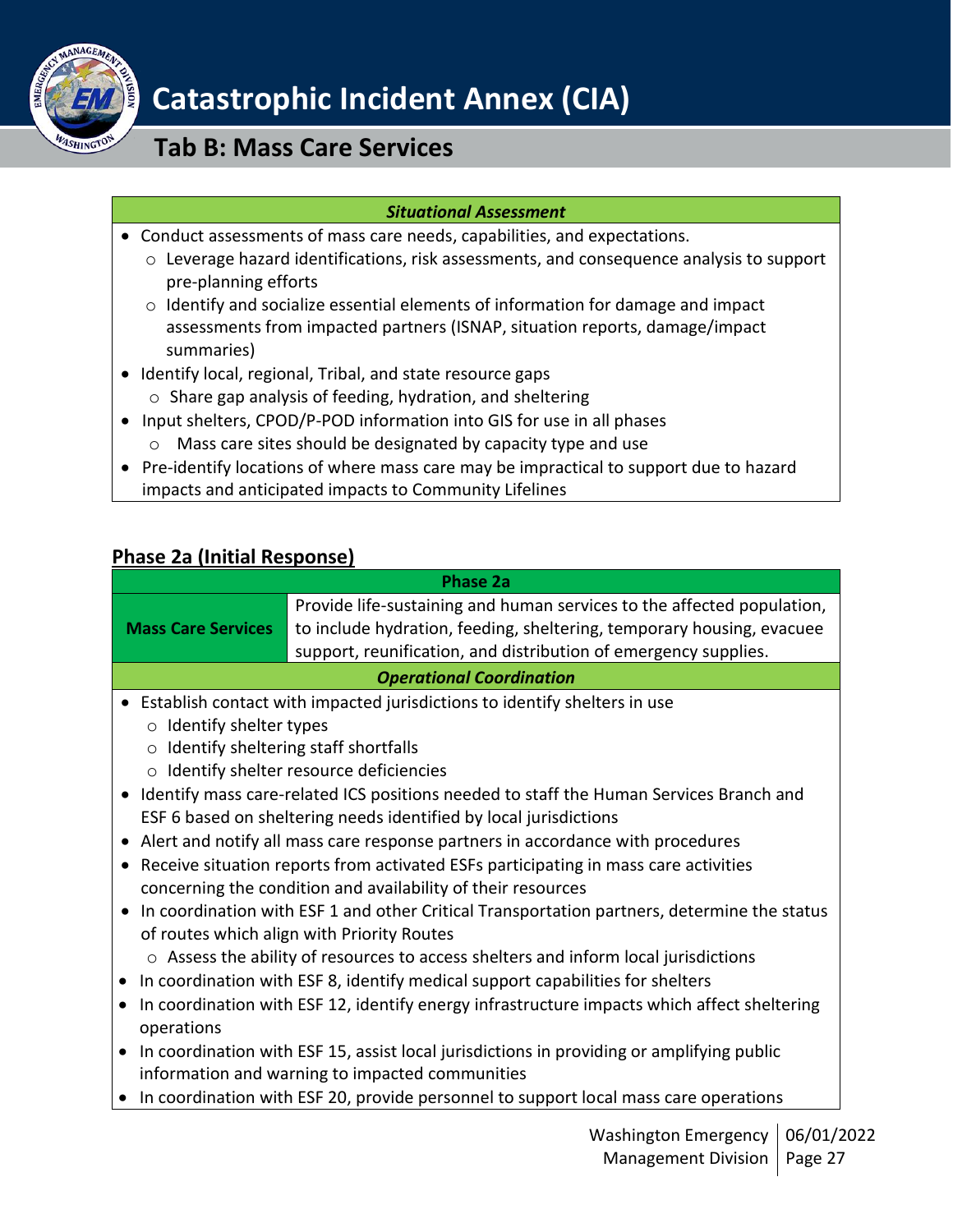

### **Tab B: Mass Care Services**

#### *Operational Communications*

- Assess and establish communications ability with all mass care response partners
- Assess and establish communications ability with all impacted jurisdiction's mass care operations
- In coordination with ESF 2, identify any communications barriers with state, Tribal, and local mass care operations and begin identifying solutions
- In coordination with ESF 15, monitor for community-based communications concerning mass care

#### *Logistics and Supply Chain Management*

- Coordinate with local emergency management logistics to identify anticipated resource shortfalls and needs
- Assist local jurisdictions in identifying vendors for resource requests
- Compile resource needs and identify trends to provide to policy group for resource request funding
- Identify scarce resources
- Begin to develop prioritization methodology in coordination with UCG and policy group
- Identify vendors in non-impacted areas who have water and shelf stable food inventories on-hand

#### *Situational Assessment*

- Monitor WebEOC Shelter Status Dashboard
- Conduct ongoing assessment of mass care needs
- Estimate initial mass care needs by type and capability
- Provide quantitative mass care services data to Planning and Logistics Sections, and other ESFs that require accurate data for response logistics
- Implement a daily counting and reporting system for sheltering, feeding, and bulk distribution items delivered
- Identify initial conditions of the Food, Water, Shelter & Health and Medical community lifelines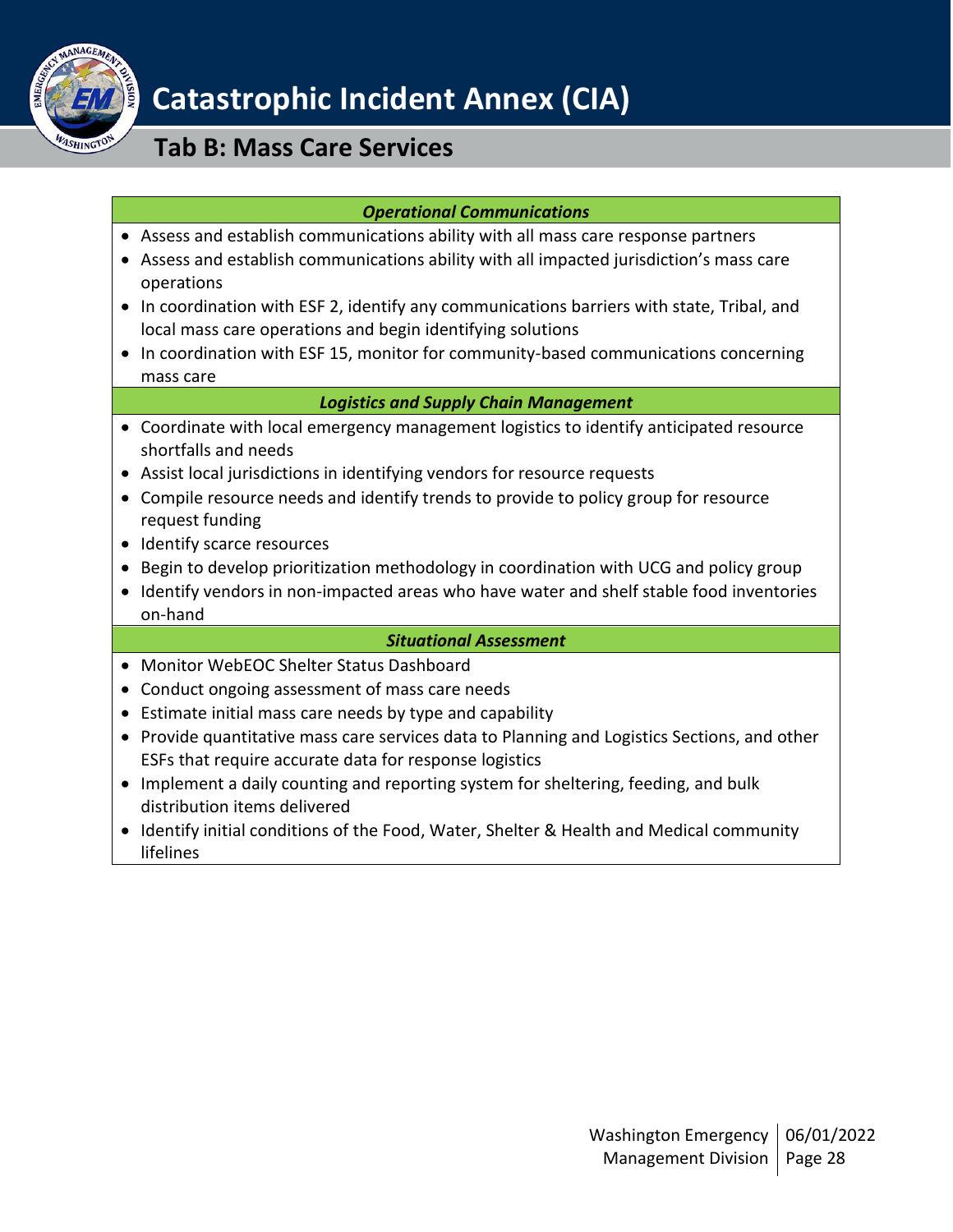

**Tab B: Mass Care Services**

### <span id="page-28-0"></span>**Phase 2b (Employment Resources)**

|                                                                                                                                                                                                                                                                                                                                                         | <u>2000 - 2010 - 2010 - 2010 - 2010 - 2010 - 2010 - 2010 - 2010 - 2010 - 2010 - 2010 - 2010 - 2010 - 2010 - 2010 - 2010 - 2010 - 2010 - 2010 - 2010 - 2010 - 2010 - 2010 - 2010 - 2010 - 2010 - 2010 - 2010 - 2010 - 2010 - 2010</u><br><b>Phase 2b</b>                                                                                                                         |
|---------------------------------------------------------------------------------------------------------------------------------------------------------------------------------------------------------------------------------------------------------------------------------------------------------------------------------------------------------|---------------------------------------------------------------------------------------------------------------------------------------------------------------------------------------------------------------------------------------------------------------------------------------------------------------------------------------------------------------------------------|
| <b>Mass Care Services</b>                                                                                                                                                                                                                                                                                                                               | Provide life-sustaining and human services to the affected population,<br>to include hydration, feeding, sheltering, temporary housing, evacuee<br>support, reunification, and distribution of emergency supplies.                                                                                                                                                              |
|                                                                                                                                                                                                                                                                                                                                                         | <b>Operational Coordination</b>                                                                                                                                                                                                                                                                                                                                                 |
| include the Private Sector)                                                                                                                                                                                                                                                                                                                             | Integrate with external support operations that are participating in mass care operations<br>o Identify active external mass care participants to include in the SEOC ICS structure (to<br>• Assist and support local jurisdictions in coordinating safe, secure, and effective feeding and                                                                                     |
| sheltering operations<br>$\bullet$<br>$\bullet$                                                                                                                                                                                                                                                                                                         | In coordination with ESF 1, prioritize assessment and repair resources which align with<br>mass care operations and Priority Routes<br>In coordination with ESF 3, identify government facilities that can be utilized for mass care                                                                                                                                            |
| activities<br>$\bullet$<br>In coordination with ESF 5,<br>$\bullet$                                                                                                                                                                                                                                                                                     | In coordination with ESF 4, identify personnel resources that can be utilized to fill local<br>mass care operations (as appropriate and feasible)                                                                                                                                                                                                                               |
| o Request resource support from mutual aid and federal sources<br>o Ensure that meaningful reporting is occurring from local sources to aid in mass care<br>support (i.e., EEI or Community Lifeline reporting)<br>In coordination with SEOC Logistics and ESF 7, identify and procure (if approved) resources<br>to support local mass care operations |                                                                                                                                                                                                                                                                                                                                                                                 |
| In coordination with ESF 11<br>$\circ$<br>$\circ$<br>$\circ$<br>$\circ$<br>$\bullet$                                                                                                                                                                                                                                                                    | Identify feeding support available for local communities<br>Provide nutrition assistance<br>Ensure the safety of food supplies<br>Provide for the safety and well-being of pets during emergency response<br>operations and evacuations.<br>In coordination with ESF 13, identify resources available to protect mass care operations<br>(as needed based on credible concerns) |
|                                                                                                                                                                                                                                                                                                                                                         | <b>Operational Communications</b>                                                                                                                                                                                                                                                                                                                                               |
| In coordination with ESF 2,<br>care operations.<br>operations                                                                                                                                                                                                                                                                                           | • Sustain communications ability with all mass care response partners<br>Sustain communications ability with all impacted jurisdiction's mass care operations<br>o Identify communications solutions to address barriers with state, Tribal, and local mass<br>o Identify available resources that can help support local jurisdiction's mass care field                        |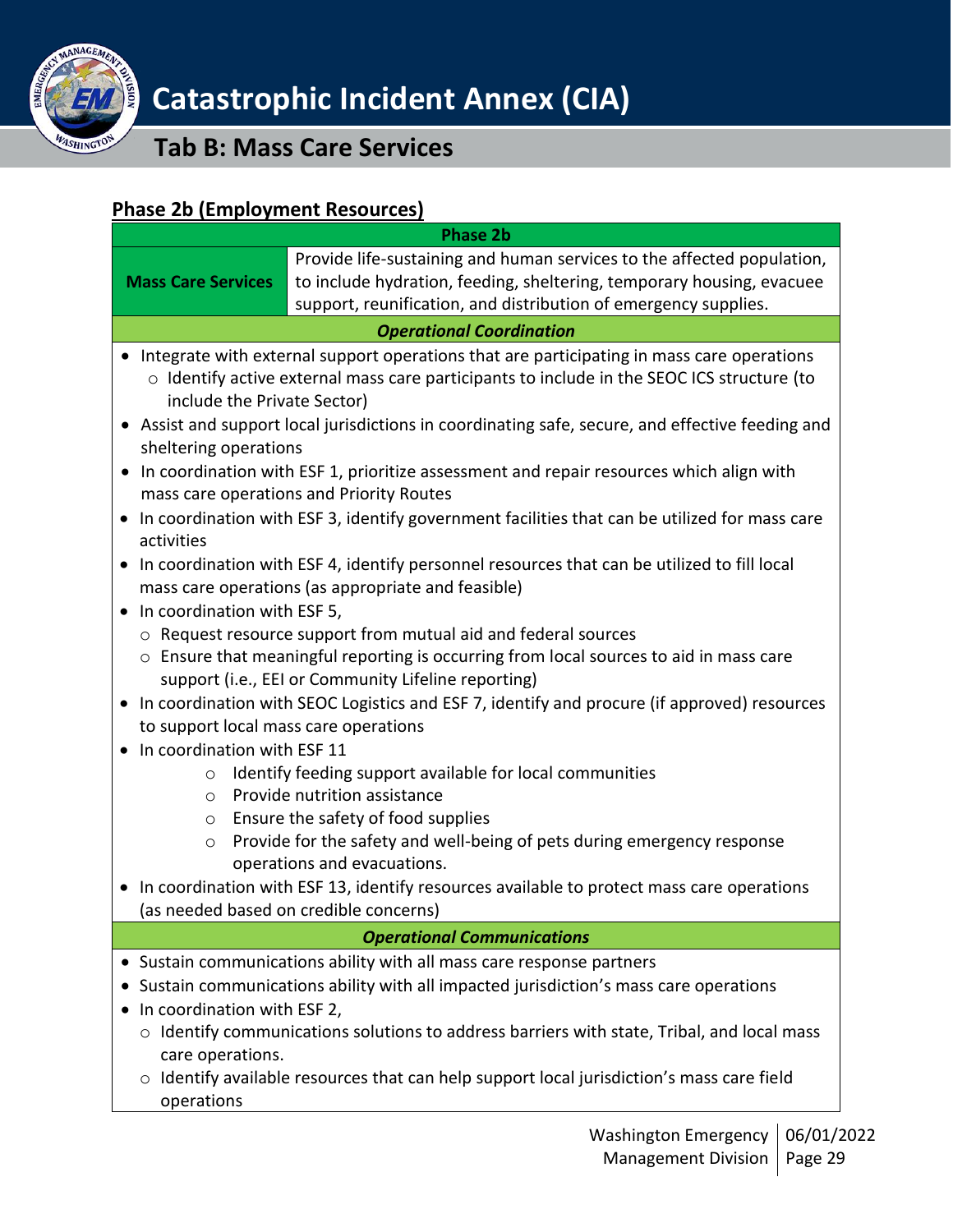

### **Tab B: Mass Care Services**

• In coordination with ESF 15, monitor for community-based communications concerning mass care

#### *Logistics and Supply Chain Management*

- Integrate resources deployment for delivery of key supplies and response personnel alongside related activities
- Coordinate with appropriate agencies to determine bulk distribution needs of affected population
- Conduct ongoing assessment of mass care needs
- Provide quantitative mass care services data to Planning and Logistics Sections, and other ESFs that require accurate data for response logistics
- Re-evaluate system established for daily counting and reporting system for sheltering, feeding, and bulk distribution items delivered
- In coordination with ESF 1 and ESF 7, identify barriers and limitations in moving resources through transportation corridors which support mass care operations
- In coordination with ESF 7,
	- o Identify state contracts for requested resources
	- o Identify resources for bulk purchases that support mass care
	- o Prepare to receive donations which are needed for bulk distribution
	- $\circ$  Support local jurisdictions with coordination and delivery of water and shelf stable food to meet immediate needs (pre-CPOD deployment)
- In coordination with ESF 11, identify needs to provide emergency supplies for pets and service animals
	- $\circ$  Coordinate with agencies receiving donations for service and companion animals
- In coordination with ESF 12,
	- o Identify fuel support for power generation at shelters and other mass care delivery sites
	- o Identify fuel support for evacuation operations
- In coordination with ESF 15, establish messaging for donations (wanted and unwanted)

### *Situational Assessment*

- Conduct ongoing assessment of mass care needs
	- o Analyze mass care operational reports for regional impacts and trends
	- o Share summary information with partners both vertically and horizontally
	- o Identify unmet needs
	- o Identify resource deficiencies in AFN support
- Monitor on-going conditions of the Food, Water, Shelter & Health and Medical community lifelines
	- o Identify impacted areas where life safety or sustainment present significant challenges and require additional actions to occur
- Sustain sheltering awareness through the WebEOC Shelter Status Dashboard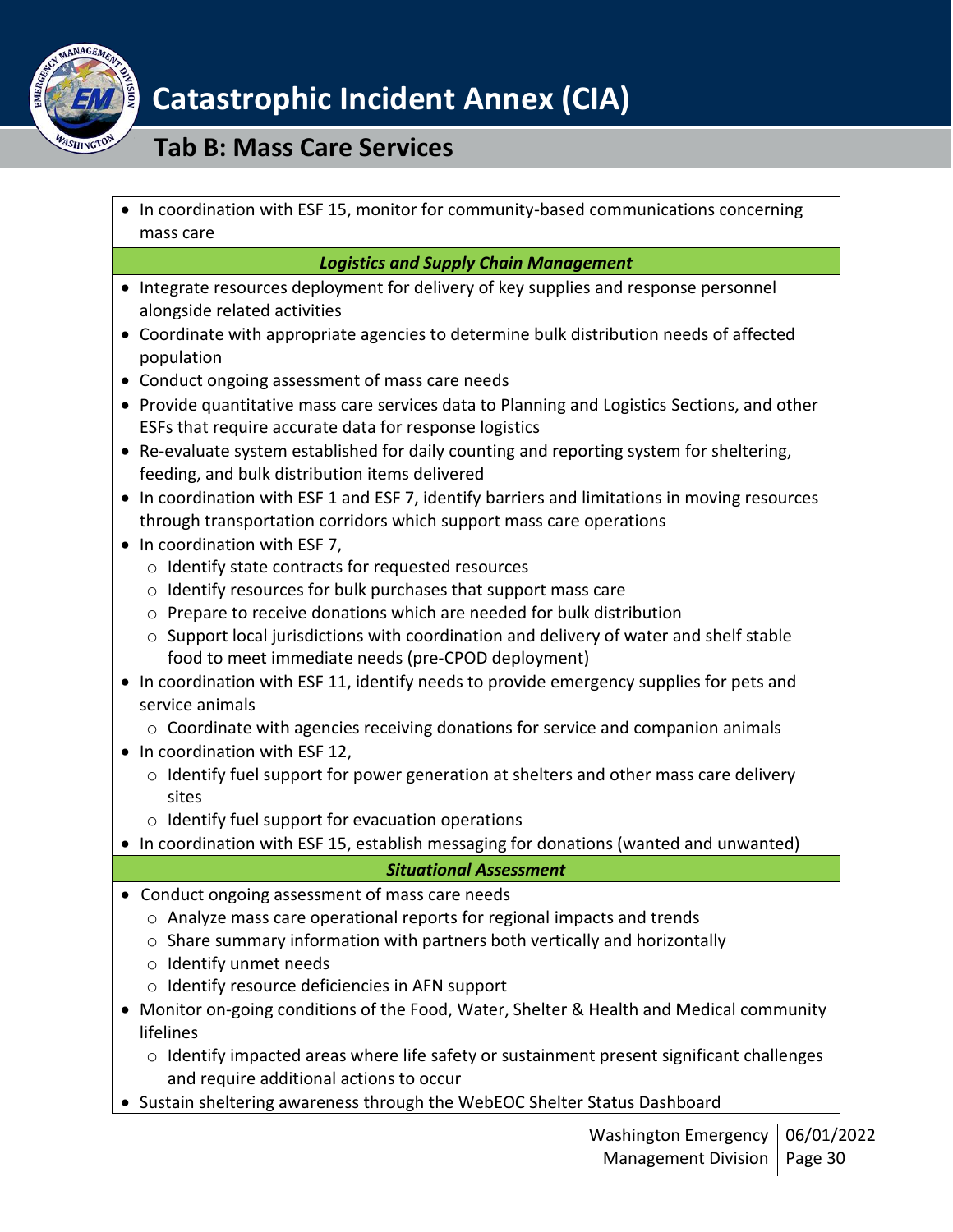

### **Tab B: Mass Care Services**

- Sustain quantitative mass care services data for the Planning and Logistics Sections, and other ESFs that require accurate data for response logistics
- Sustain a daily counting and reporting system for sheltering, feeding, and bulk distribution items delivered
	- o Move to weekly reporting as appropriate

### <span id="page-30-0"></span>**Phase 2c (Transition to Recovery)**

| <b>Phase 2c</b>                                                                     |                                                                                           |  |  |
|-------------------------------------------------------------------------------------|-------------------------------------------------------------------------------------------|--|--|
|                                                                                     | Provide life-sustaining and human services to the affected population,                    |  |  |
| <b>Mass Care Services</b>                                                           | to include hydration, feeding, sheltering, temporary housing, evacuee                     |  |  |
|                                                                                     | support, reunification, and distribution of emergency supplies.                           |  |  |
|                                                                                     | <b>Operational Coordination</b>                                                           |  |  |
|                                                                                     | In coordination with ESF 14, identify conditional requirements for long-term response     |  |  |
|                                                                                     | solutions and for transition to recovery                                                  |  |  |
|                                                                                     | In coordination with ESF 6 and ESF 14, coordinate transition to temporary housing options |  |  |
| $\bullet$                                                                           | Transition response activities from ESFs to Recovery Support Functions (RSF)              |  |  |
|                                                                                     | Transition response from the CIA to ESF 14 and actions outlined in the Washington         |  |  |
| <b>Restoration Framework (WRF)</b>                                                  |                                                                                           |  |  |
|                                                                                     | In coordination with ESF 14, provide information on known available disaster assistance   |  |  |
| programs to disaster survivors                                                      |                                                                                           |  |  |
|                                                                                     | <b>Operational Communications</b>                                                         |  |  |
| Ensure the capabilities to communicate with recovery personnel and field operations |                                                                                           |  |  |
|                                                                                     | <b>Logistics and Supply Chain Management</b>                                              |  |  |
|                                                                                     | Coordinate demobilization of mass care resources with participating agencies.             |  |  |
|                                                                                     | Close out State Staging Areas                                                             |  |  |
| Coordinate resource acquisition to support transition to short-term and temporary   |                                                                                           |  |  |
|                                                                                     | housing (e.g., identification of temporary trailers)                                      |  |  |
|                                                                                     | Coordinate resources to support transition to recovery                                    |  |  |
| <b>Situational Assessment</b>                                                       |                                                                                           |  |  |
|                                                                                     | Maintain reporting statuses of lifelines until all lifelines are stabilized               |  |  |
|                                                                                     | In coordination with ESF 15, monitor for community-based communications concerning        |  |  |
| mass care and recovery needs                                                        |                                                                                           |  |  |
|                                                                                     |                                                                                           |  |  |